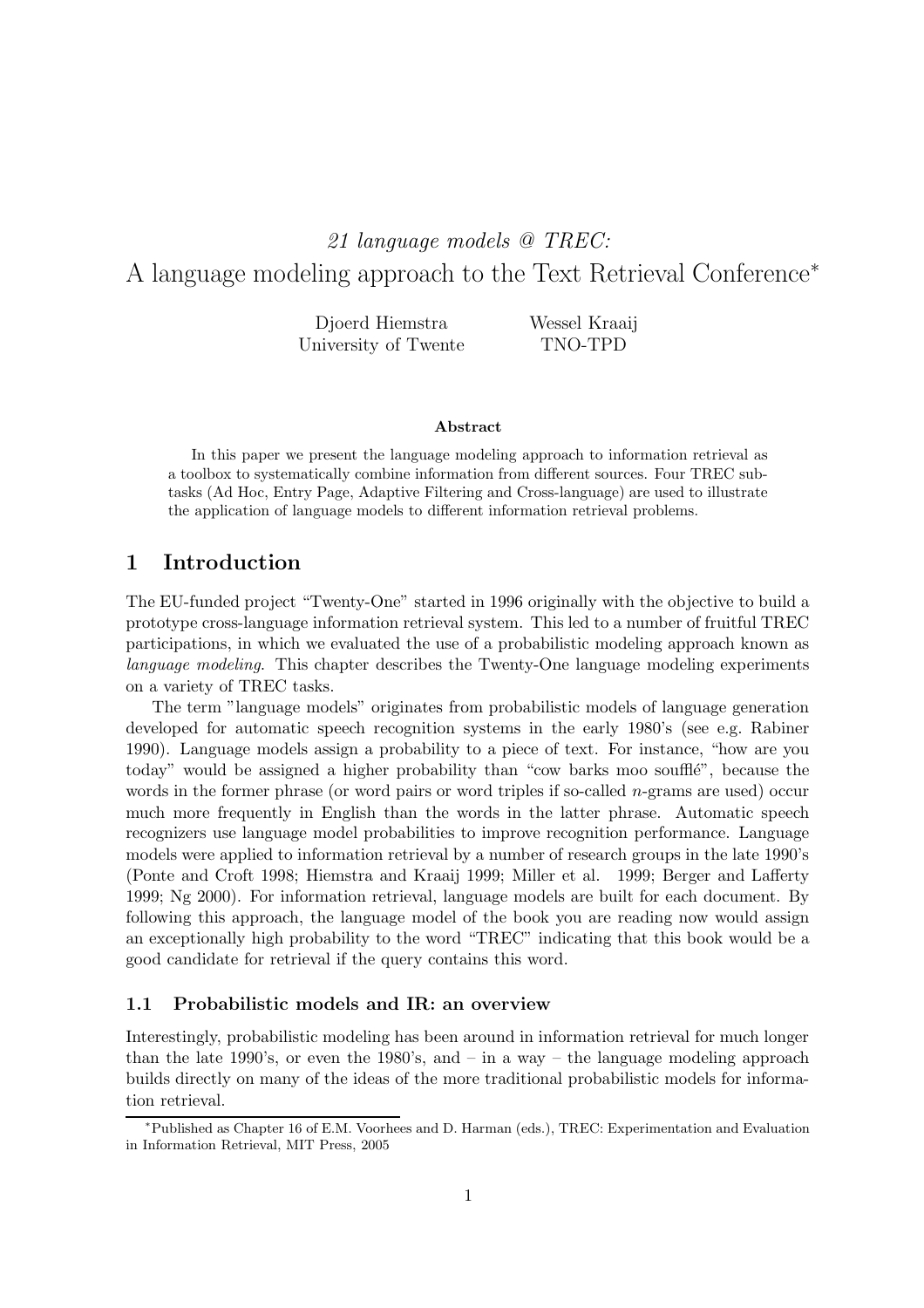It is fair to say that the approach to information retrieval presented in this chapter was originally introduced by Maron and Kuhns (1960). In a time when manual indexing was still guiding the field, they suggested that an indexer, which runs through the various index terms q that possibly apply to a document D, might assign a probability  $P(q|D)$  to a term given a document instead of making a yes/no decision. Using Bayes' rule and a document prior  $P(D)$ , they then suggest to rank the documents by the probability that the document is relevant  $P(D|q)$ . Maron and Kuhns described how  $P(D)$  could be inferred automatically, but they were not really looking for automatic ways to infer  $P(q|D)$ , or if they were, they did not know how the probabilities  $P(q|D)$  could be defined.

Van Rijsbergen (1986) introduced an idea quite similar to that of Maron and Kuhns: modeling information retrieval as documents "implying" the query terms with some probability  $P(q|D)$ . Again, the definition of the probabilities  $P(q|D)$  was not easily found, hampering its application to practical retrieval problems. In lack of such a definition, the INQUERY system (Turtle and Croft 1992) used some ad-hoc combination of  $tf.idf$  weights to define the probabilities  $P(q|D)$ .

But there are alternatives to tf.idf weighting. The well-known probabilistic model by Robertson and Sparck-Jones (1976) is built around the probability of relevance. The model can be seen as a discriminative model, i.e. it tries to separate the relevant documents from the non-relevant documents by following the well-known "naive Bayes" assumption (Duda and Hart 1973): The terms in the document (usually restricted by some query terms) are conditionally independent given relevance (or non-relevance). We might look at this as a mechanism to generate an unseen relevant, or non-relevant, document. A substantial set of relevant documents is needed however to estimate the probabilities for a single query, which makes it hard to apply the model to practical retrieval situations like the TREC Ad hoc task.

Another interesting probabilistic modeling approach is suggested by Bookstein and Swanson (1974) and Harter (1975). They assume that documents are created by a random stream of term occurrences. For each term, the collection can be divided into two subsets, where one subset treats a subject represented by a term to a greater extent than the other. The number of term occurrences tf may then be modeled by a mixture of two Poisson distributions, one for each subset. Unfortunately, as with relevance, it is unknown to which subset each document belongs, making it hard to apply the model to practical situations. The "two Poisson" model did however inspire the Okapi BM25 weighting algorithm (Robertson and Walker 1994).

Knowing what we know now from the language modeling approach, and looking back at the history of probabilistic modeling for information retrieval, we might observe that we are actually using many of the early ideas. We will use different TREC tasks to illustrate different aspects of the language modeling approach. Where appropriate, we will refer to the classics of probabilistic modeling for information retrieval.

#### 1.2 A language model for every task

Different tracks in TREC call for different approaches to information retrieval. Some tasks, like the Ad Hoc topic search task, might already be served quite well by a basic retrieval approach, but many other TREC tasks call for including some special "non-content" information. Cross-language information retrieval obviously needs to deal with some form of automatic translation, Adaptive Filtering needs to deal with the user's feedback on the selected documents; and the Web Entry Page search task might benefit from e.g. counting the number of in-links to a document.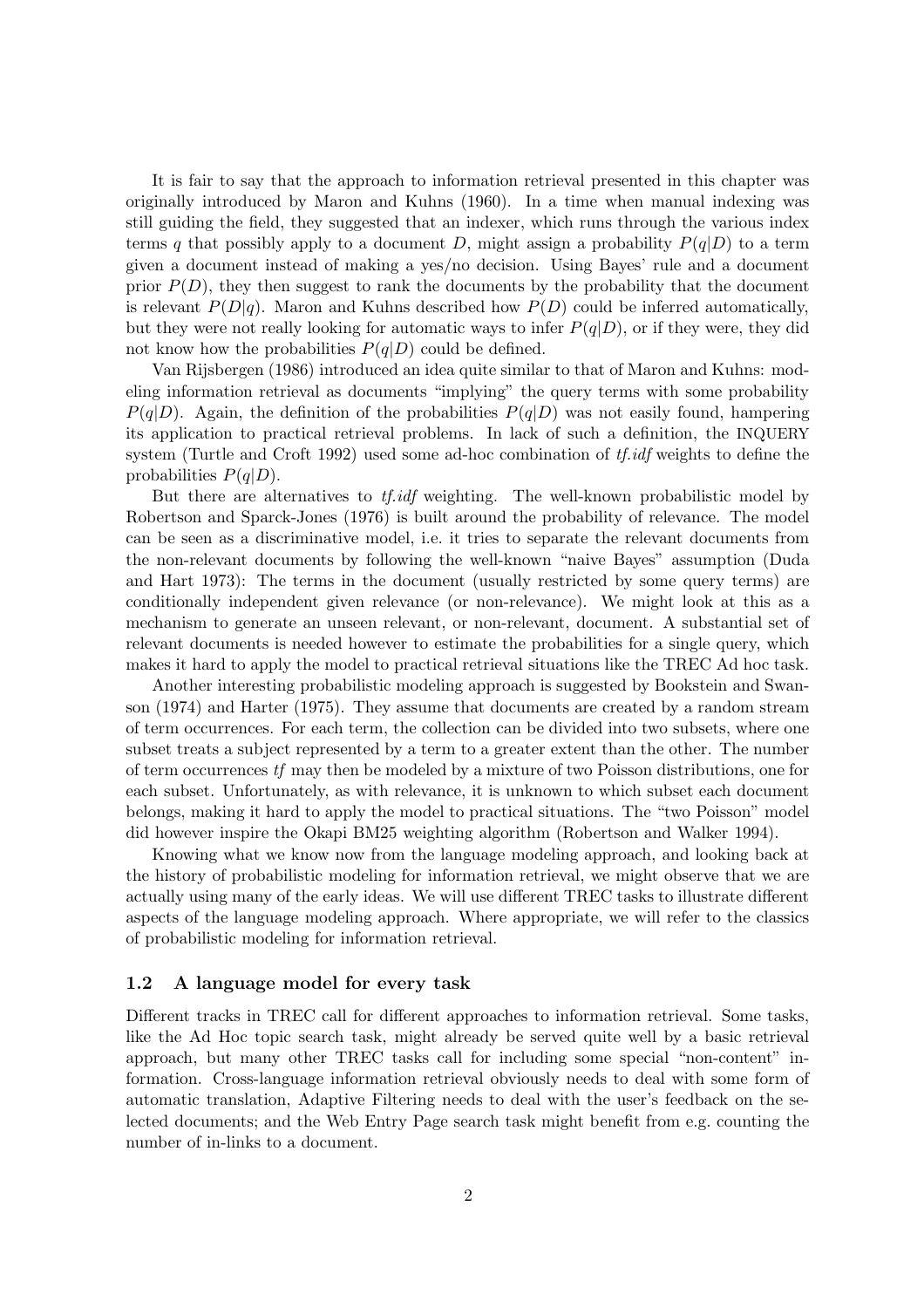This chapter will introduce a language modeling approach for four TREC subtasks. Every model is built around the basic query generation language model, but each model has its own little twist. In Section 2, we introduce the basic model and show how document priors can improve performance on the TREC Ad Hoc task. Section 3 elaborates on the use of document priors by applying them to the TREC Web Entry Page task. Section 4 extends the model by including a statistical translation model for application to the TREC Cross-language retrieval task. Finally, Section 5 presents a relevance feedback method, which is applied to the TREC Adaptive Filtering task.

## 2 The basic language model and the TREC Ad Hoc task

We believe that many of the early probabilistic models failed as general models for diverse retrieval tasks, because they failed to answer a few quite fundamental questions about the use of probabilistic models in general: What justifies the use of probabilistic models? What probability mechanisms are involved? And, how do these mechanisms fit the reality of information retrieval?

The use of probability theory might be justified by modeling the process of a user formulating a query Q while he/she has a relevant document D in mind. Imagine picking a word at random from this page by pointing at the page with closed eyes. Such a process would define a probability  $P(Q|D)$  which might be used as Van Rijsbergen's (1986) "logical implication". Is this really how users formulate queries? A pragmatic answer to that question would be: If such a model achieves good performance on a real retrieval task, then the model fits reality well. Test collections, like those developed in the TREC conferences can be used to measure a model's performance on realistic retrieval tasks in a controlled setting.

Actually, the answer to the above question is "no", such a model does not work very well in practice because of the so-called sparse data problem (Manning and Schütze 1999). The mechanism above suggests that terms that do not occur in a document are assigned zero probability, but the fact that a term is never observed in a document does not mean this term is never entered in a query for which the document is relevant. The reality of information retrieval is that users are not very good in formulating queries. Many query terms do not seem to come from relevant documents at all, they seem to come from some general vocabulary. These might be words like "Find documents about" (which are often found in TREC topic descriptions, see Harman 2005), but it might be any other query term that seems plausible but that does not contribute to retrieval performance.

We will call query terms that presumably were generated from the relevant document the important terms, and the terms that presumably were generated from the user's general vocabulary the unimportant terms. Given a document collection C and a relevant document D, the process of generating a query term  $q_i$  might be modeled by a mixture of two probability measures:  $P(q_i|D)$  for the important terms, and  $P(q_i|C)$  for the unimportant terms. Of course, just from looking at the query it is unknown which terms are the important terms and which are the unimportant terms. Therefore, the mixture parameter  $\lambda$  defines the unknown probability of term importance. Equation 1 defines our basic language model if we assume that each term is generated independently from previous terms given the relevant document.

$$
P(q_1, q_2, \cdots, q_n | D) = \prod_{i=1}^n \Big( \lambda P(q_i | D) + (1 - \lambda) P(q_i | C) \Big) \tag{1}
$$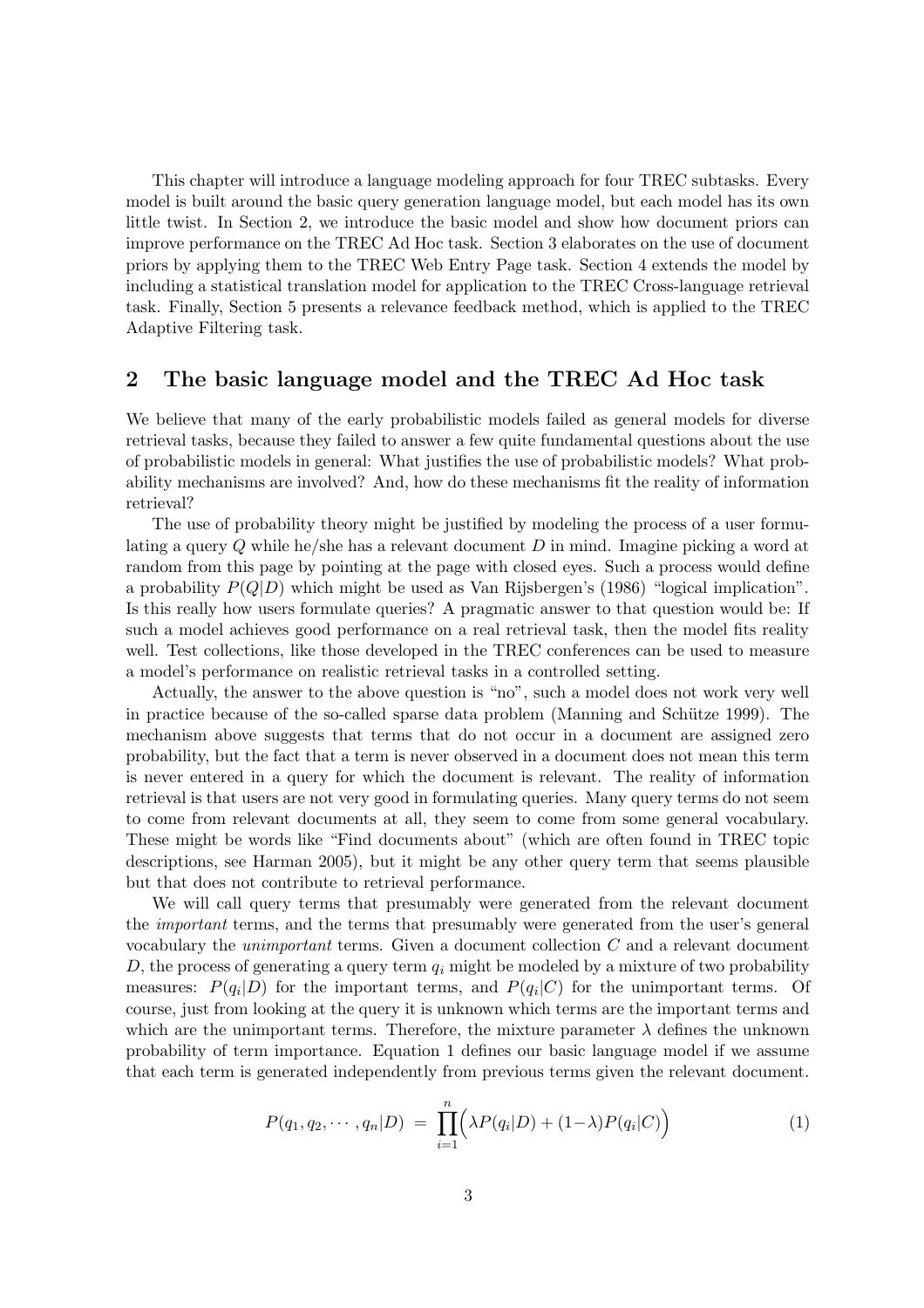The basic language model addresses both the sparse data problem – all terms are generated with a non-zero probability – and the fact that queries consist of content words and query jargon (Zhai and Lafferty 2001). Interestingly, like Maron and Kuhns (1960), we take the document / query (term) implication  $P(Q|D)$  as the basis of our model. Like Harter (1975), we assume an explicit probability mechanism that defines a mixture model.

Ideally, we would like to train the probability of an unimportant term on a large corpus of queries. In practice however, we will use the document collection  $C$  to define these probabilities, hence the notation  $P(q_i|C)$ . Whenever we use the TREC topic descriptions, a small number of words like "Find documents about" will be removed from the query to compensate for the lack of a query corpus. We use Bayes' rule as shown in Equation 2 to define the posterior probability of the document D being relevant given the query  $Q = q_1, \dots, q_n$ .

$$
P(D|q_1, q_2, \cdots, q_n) = \frac{P(q_1, q_2, \cdots, q_n | D) P(D)}{P(q_1, q_2, \cdots, q_n)} \tag{2}
$$

Note that the denominator on the right hand side does not depend on the document. It might therefore be ignored when a document ranking is needed. The prior  $P(D)$  however, should only be ignored if we assume a uniform prior, that is, if we assume that all documents are equally likely to be relevant in absence of a query. Some non-content information, like the source of a document, its age, etc. might contain some hints on whether it is likely to be relevant or not. Robertson and Walker (1994) and Singhal et al. (1995) argued that on the Ad Hoc task, the length of a document already contains some clues. The longer the document, the more likely it is to be relevant.



Figure 1: Prior probability of relevance  $P(D)$  given document length on the Ad Hoc task

Figure 1 shows the probability of relevance given the document length for the TREC Ad Hoc task. We divided the document length, which varies from documents containing only one or two words to documents containing over 10,000 words, into 16 bins on a log scale. Each point on the plot marks the probability of relevance of the documents in one of these bins. The 16 bins and the corresponding probabilities define a discrete probability measure  $P(D)$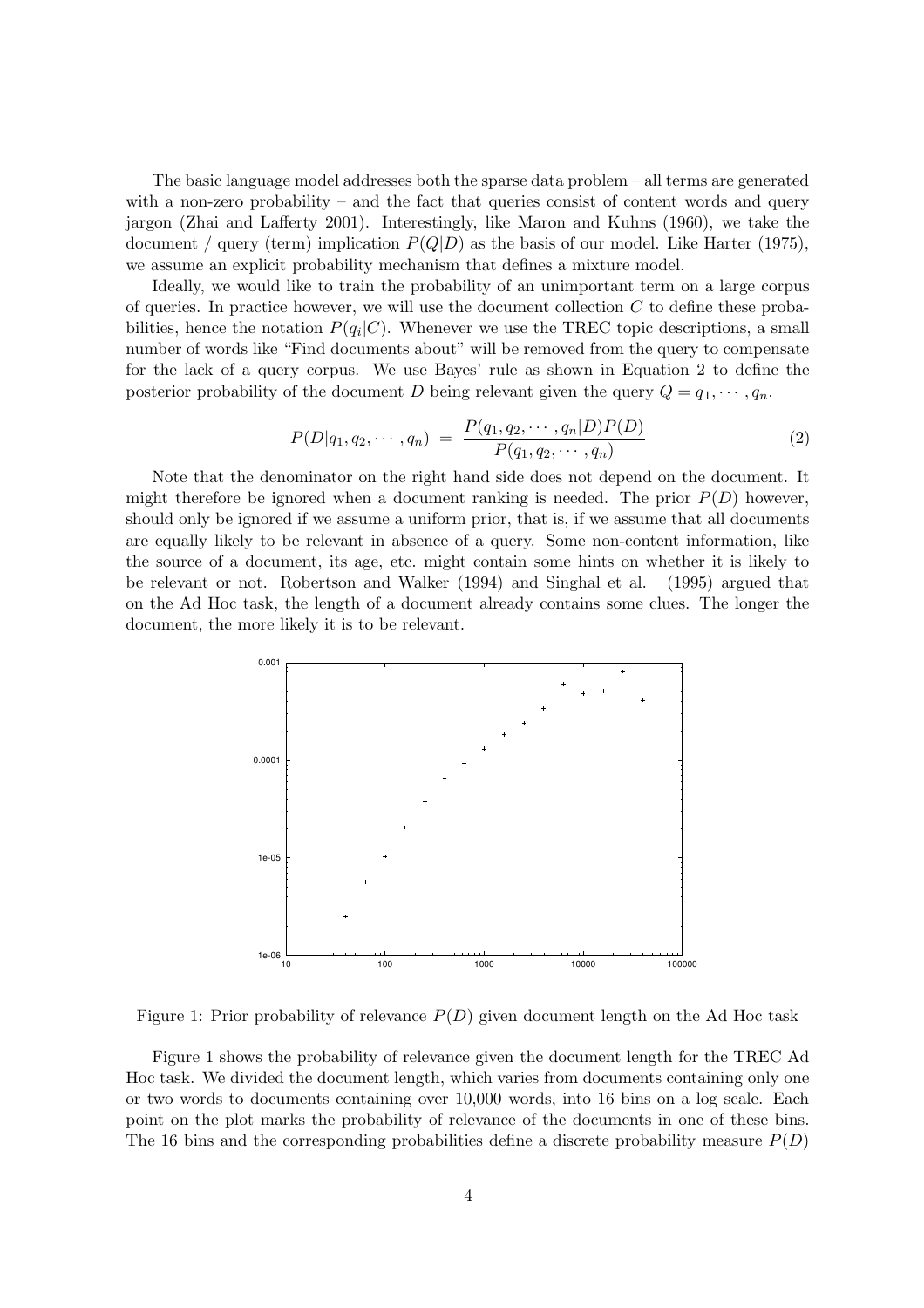which takes one of 16 different values based on the bin in which D falls. As such, it can be used directly in Equation 2. Alternatively, looking at the plot, one could make the general modeling assumption that the a-priori probability of relevance is taken as a linear function of the document length, so:

$$
P_{\text{doclen}}(D) = c \cdot \text{doclen}(D) \tag{3}
$$

where  $\text{doclen}(D)$  is the total number of words in document D, and c is a constant that can be ignored in the ranking formula.

| runname            | description                      | avg. prec. |
|--------------------|----------------------------------|------------|
| $\text{tno7cbm25}$ | BM25 weighting                   | 0.232      |
| tno7tw3            | language model                   | 0.241      |
| tno7tw4            | language model with doclen prior | 0.251      |

Table 1: Results of TREC-7 Ad Hoc runs

Table 1 lists the results of TREC-7 Ad Hoc experiments using title, description and narrative of the topics<sup>1</sup> (Harman 2005b), one run using the BM25 algorithm (implemented as in Singhal et al. 1995), and one using the language modeling algorithm with a document length prior. As mentioned above, the language model has an unknown parameter  $\lambda$  that defines the mixture of local and global frequency information. We used  $\lambda = 0.15$  based on experiments on the TREC-6 Ad Hoc collection (Hiemstra and Kraaij 1999).

# 3 Prior probabilities and the TREC Entry Page task

An application where the prior information component of the basic model (cf. Equation 2) is even more important is the TREC Entry Page task, which was run as a new task of the Web track of TREC-10 in 2001. Earlier issues of the Web track had already targeted the issue of integrating information about link-structure with traditional IR models for Ad Hoc retrieval. Since these attempts had shown no significant benefit for link based approaches and it was realized that links played an important role in commercial search engines like Google (Brin and Page 1998), a special task was created investigating the important subclass of searching for the entry page of an organization. This decision readjusted TREC's focus to "real-life" search tasks, which were no longer limited to the classical information seeking queries modeled by the initial Ad Hoc and Routing tasks.

For an elaborate description of the Entry Page task we refer to Hawking (2005) and Kraaij, Westerveld, and Hiemstra (2002). The basic idea is that each organization has an entry page on the web, functioning as a portal to its information. Entry page search differs in several aspects from Ad Hoc search: i) there is only one (sometimes a few) entry page(s) for a particular organization, so high precision is important, ii) web data is different from news data, the main difference being link structure. We could thus formulate the challenge of the Entry Page task as follows: integrate knowledge about external properties and context of a document with our basic model in order to improve high precision.

We will show that the generative probabilistic approach we have presented in Section 2 can easily accommodate information derived from these knowledge sources. In Formula 4, l refers to the event a user likes a document, given a certain task. In the context of entry page search, a user is interested in an entry page as specified by the query Q. Formula 4

<sup>&</sup>lt;sup>1</sup>The runs were redone based on the official Twenty-One experiments.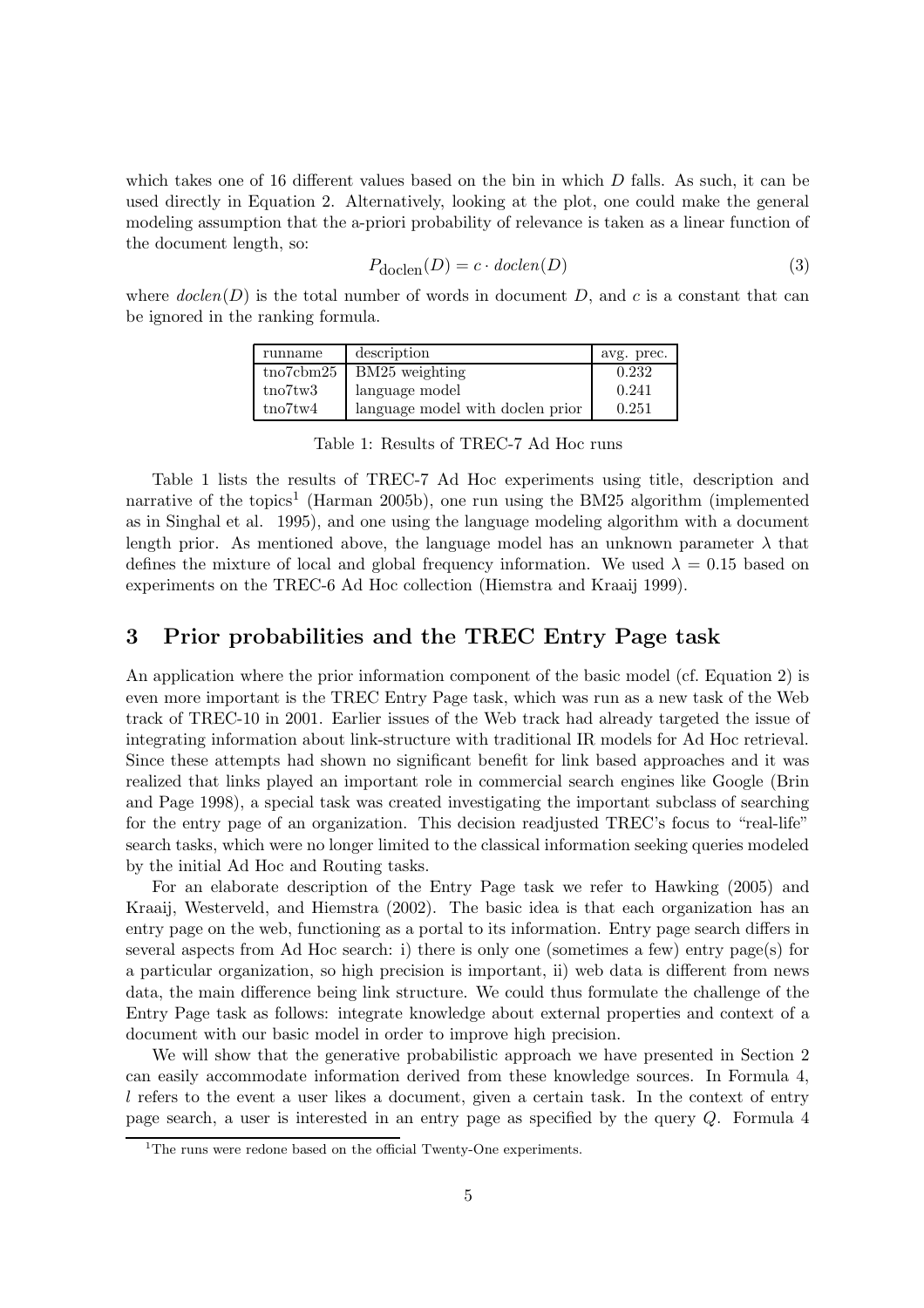decomposes the posterior probability that a document is being liked given the query and a specific document by applying Bayes' rule.

$$
P(l|D,Q) = \frac{P(Q|l,D)P(l|D)}{P(Q|D)}\tag{4}
$$

We include  $l$  here to relate the language modeling approach to the Robertson/Sparck-Jones model (Lafferty and Zhai 2003), and to show that estimating priors is not really different from estimating the probability of relevance (i.e., the probability that the user 'likes' the document) as done by Robertson and Sparck-Jones (1976). Since our aim is to rank documents by their posterior probability, we can apply any convenient order preserving transformation. It is customary to work with the log-odds of being liked instead of the pure probability, since it is difficult to estimate the normalizing probability  $P(Q|D) = P(Q, l|D) + P(Q, \overline{l}|D)$ . We further approximate the probability of the query given a document which is not relevant by generating it from the background collection.

$$
\log \frac{P(l|D,Q)}{P(\bar{l}|D,Q)} = \log \frac{P(Q|l,D)}{P(Q|\bar{l},D)} + \log \frac{P(l|D)}{P(\bar{l}|D)} = \log \frac{P(Q|l,D)}{P(Q|C)} + \log \frac{P(l|D)}{P(\bar{l}|D)} \tag{5}
$$

Assuming term independence and applying smoothing by linear interpolation with a background model leads to:

$$
\log \frac{P(l|D,Q)}{P(\bar{l}|D,Q)} = \sum_{q_i \in Q} \left( \log \frac{\lambda P(q_i|l,D) + (1-\lambda)P(q_i|C)}{P(q_i|C)} \right) + \log \frac{P(l|D)}{P(\bar{l}|D)} \tag{6}
$$

This model can be interpreted as a Bayesian update process. The prior log-odds of being liked is initially purely determined by the document properties itself and subsequently updated with the additional knowledge of the likelihood of the query given the fact that the document is liked versus the likelihood of the query given a background model. We will see that unlike the Ad Hoc task, prior knowledge is of utmost importance for entry page search.

We investigated three properties of web pages in order to provide an initial estimate of the prior probability of a web page: document length, the number of documents pointing to the document via a hyperlink (inlinks) and the form of the URL. It is well known that longer documents have a higher probability of relevance for Ad Hoc search, but it is not clear whether long documents have a higher probability of being an entry page. The conjecture that a high number of incoming links indicates that the page pointed to is an entry page is already much more intuitive. Finally, most web users, even with very little search experience know that entry pages usually have short URL's. There are probably some very simple explanations for this fact i) entry pages benefit from being short, since they can be memorized more easily ii) since information on the web is often stored in a hierarchical file system, entry pages are usually located in the top or at least high in the directory hierarchy.

We measured the informativeness of each of the three features in the following way: for each feature  $x_i$ , we divided the document set in disjunct classes  $v_{ij}$  and directly estimated  $P(l|x_i = v_{ij})$  on a training set. This set consisted of 100 training topics and corresponding entry pages of the TREC-2001 Web track Entry Page task. The probability of being an entry page given the information that a document belongs to a certain bin is defined by:

$$
P(l|x_i = v_{ij}) = \frac{c(EP, v_{ij})}{c(v_{ij})},
$$
\n(7)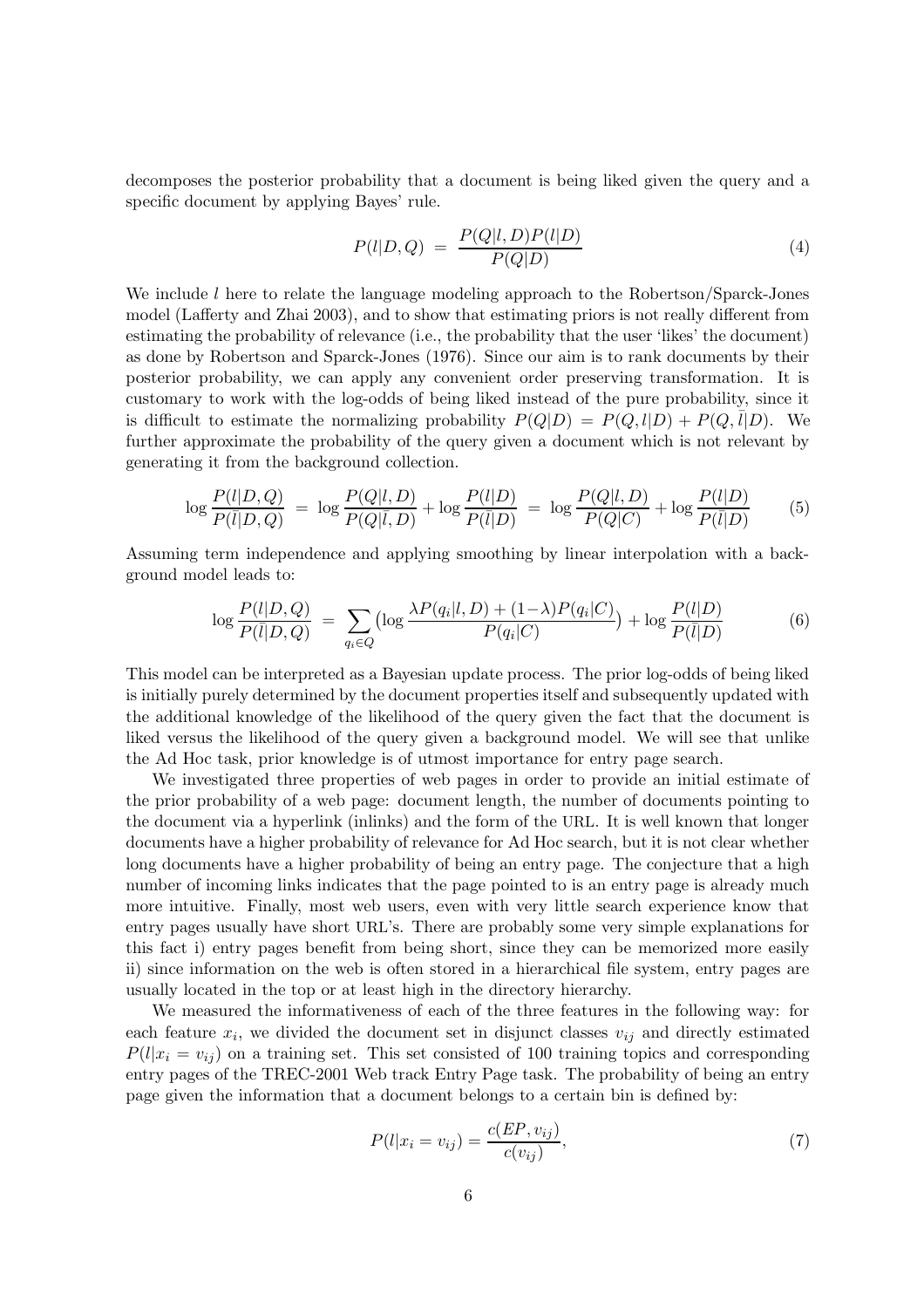where  $c(v_{ij})$  is the cardinality of class  $v_{ij}$  and  $c(EP, v_{ij})$  is the number of entry pages in class  $v_{ij}$ . The training set is small, but probably sufficient to estimate probabilities for a small number of classes. Size and number of classes are chosen such that a class contains at least 5 home pages of the training set, while trying to maximize the number of classes in order to reduce variance. The goal of this procedure is to define a partitioning of the data set, by means of feature restrictions, which correlates well with being an entry page.

#### 3.1 Document Length

For the document length feature, we created classes by quantization into 16 bins on a log scale. Section 2 showed that document length priors are useful in an Ad Hoc search task. Here we investigate whether the length of a document is also a useful indicator of the probability that a document is an entry page. Figure 2 shows a plot of the probability of relevance versus page length, calculated on the training data provided for the Entry Page task of TREC-2001's Web track. Note that the probability of relevance is also plotted on a log scale; therefore bins with zero probability of relevance do not appear.



Figure 2: Prior probability of relevance given document length on the Entry Page task  $(P(entry \ page | doclen))$ 

Indeed document length can predict the relevance of a page, since the distribution is not uniform. Pages with a medium length (60-1000 words) have a higher probability, with a maximum around 100-200 words. However, the differences are much less marked than for Ad Hoc search.

#### 3.2 Number of inlinks

For the inlinks feature, we created classes by quantization into 9 bins on a log scale. The number of inlinks is a much better predictor of being an entry page as is shown in Figure 3 (which is based on 18 bins). The prior could probably also be modeled as a linear function.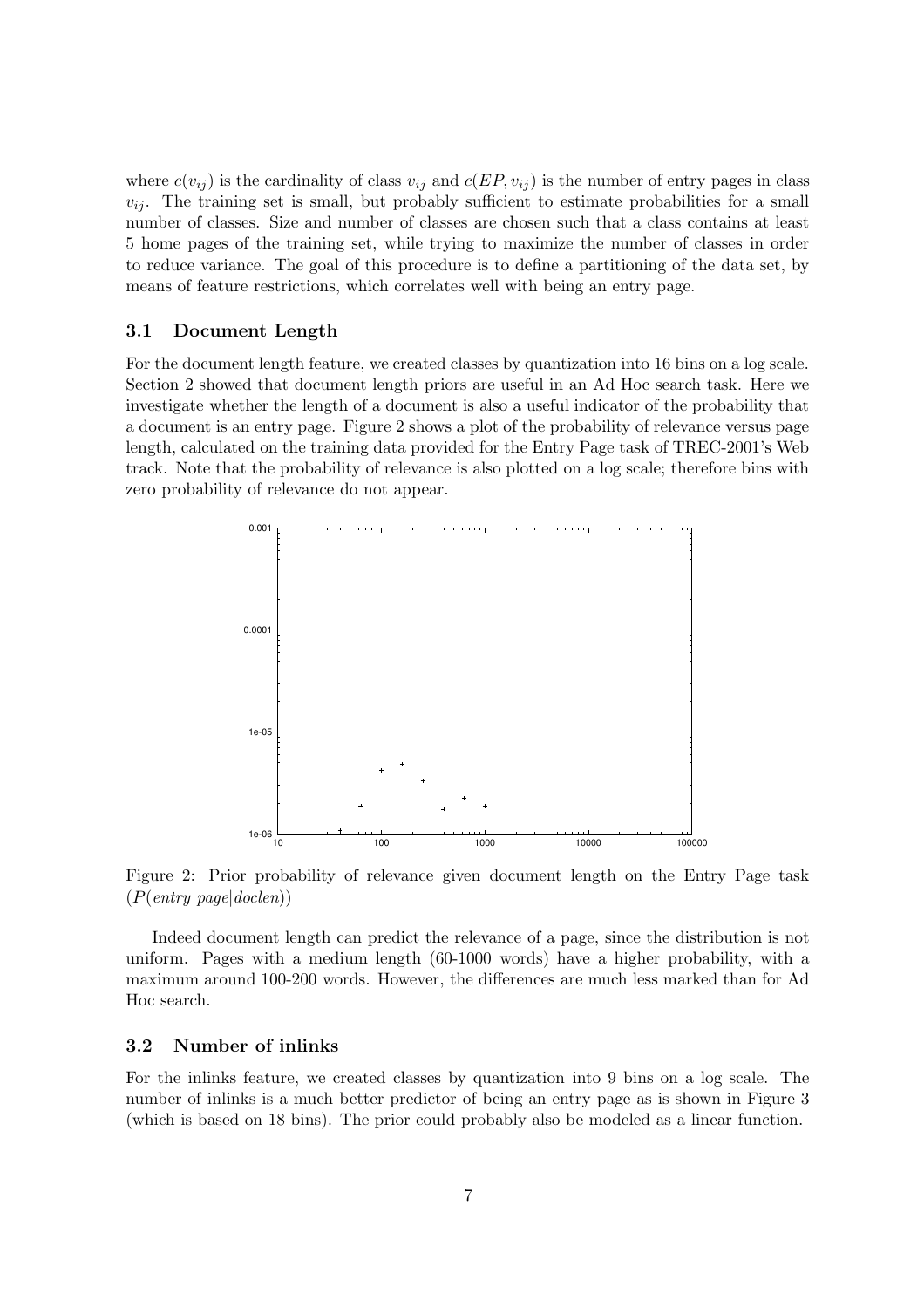

Figure 3: Prior probability of relevance given number of inlinks on the Entry Page task  $(P(entry \ page | \#inlinks))$ 

#### 3.3 URL depth

For the URL attribute of the web pages we defined four classes in the following way:

- root: a domain name, optionally followed by 'index.html' (e.g. http://trec.nist.gov)
- subroot: a domain name, followed by a single directory, optionally followed by 'index.html' (e.g. http://trec.nist.gov/publications/)
- path: a domain name, followed by an arbitrarily deep path, but not ending in a file name other than 'index.html'

(e.g. http://trec.nist.gov/publications/trec8/system-descriptions/)

file: anything ending in a filename other than 'index.html' (e.g. http://trec.nist.gov/resources.html)

The resulting probabilities for the different URL-types are listed in Table 2. Note that the prior probabilities differ several orders of magnitude; a root page has an almost 2000 times larger probability of being an entry page than any other page.

| Document type | P(EP)                           |
|---------------|---------------------------------|
| root          | $6.44 \cdot \overline{10^{-3}}$ |
| subroot       | $3.95 \cdot 10^{-4}$            |
| path          | $9.55 \cdot 10^{-5}$            |
| file          | $3.85 \cdot 10^{-6}$            |

Table 2: Prior probabilities for different URL-types, estimated on the training data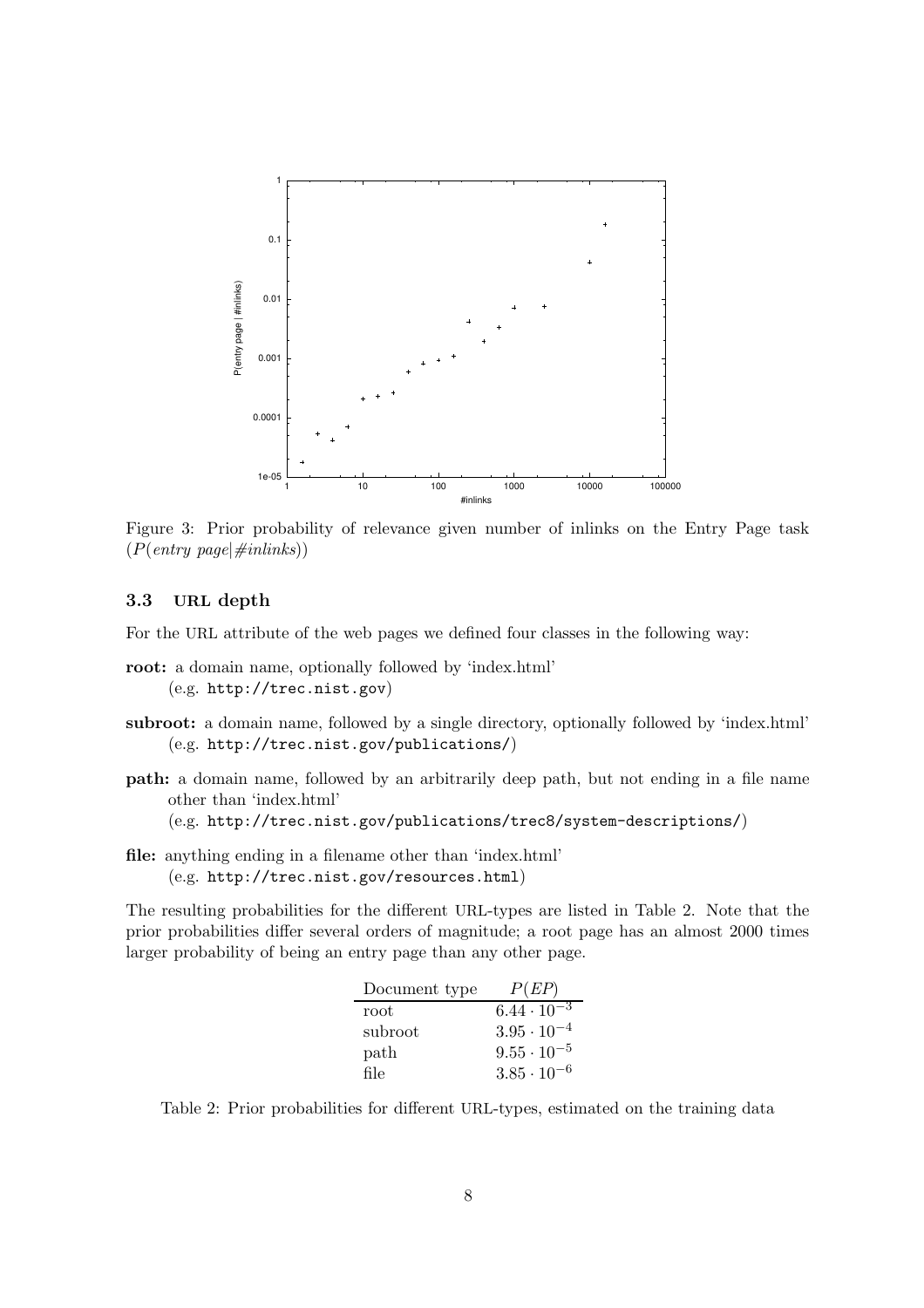#### 3.4 Generalizing to a combination of features

We have identified several non-content features that seem promising in discriminating between relevant and non-relevant web pages. To estimate the prior on a combination of these features, we investigated the following. Let's assume each document  $D$  is described by a number of features  $x_1, x_2, \ldots, x_n$ , where  $x_1$  represents URL depth,  $x_2$  represents the number of inlinks, etc. The problem can be formalized as follows, we want to estimate:

$$
\log \frac{P(l|D)}{P(\bar{l}|D)} = \log \frac{P(l|x_1, x_2, \dots, x_n)}{P(\bar{l}|x_1, x_2, \dots, x_n)}
$$
(8)

A combined inlinks/URL-depth prior would already need  $9 \times 4 = 36$  model parameters. Because the training set of 100 entry pages is too small to reliably estimate this many parameters, we assume conditional independence of the features given relevance, giving:

$$
\log \frac{P(l|D)}{P(\overline{l}|D)} = \sum_{i=1}^{n} \log \frac{P(x_i|l)}{P(x_i|\overline{l})} + \log \frac{P(l)}{P(\overline{l})}
$$
(9)

Some readers might recognize the above definition as the probabilistic model of information retrieval by Robertson and Sparck-Jones (1976). An important difference with the Robertson/Sparck-Jones model is the fact that the features are not the index terms, but some non-content information about the document. As a consequence, we are able to use relevance information over 100 entry page queries of our training set, and reliably estimate the probability of relevance. In practice, the training set did not contain labeled non entry pages, which made it difficult to estimate  $P(x_j|\bar{l})$ . Instead we used  $P(x_j)$  which might be a good approximation as there are many more web pages than entry pages in the training data.

Instead of assuming conditional independence between inlinks and URL-depth we might also merge some of the 36 classes. We only partitioned the root URL class by number of inlinks, since most entry pages have root URL's, so a further division based on inlinks can still yield reasonably reliable parameter estimates. Table 3 shows the statistics of the 12 classes.

| Document type $t_i$       |    | $\#$ entry pages | $\#\mathrm{WT10g}$ | P(EP)      |          |
|---------------------------|----|------------------|--------------------|------------|----------|
| root with 0-1 inlinks     | 11 | $(10.1\%)$       | 1484               | $(0.0\%)$  | 0.0074   |
| root with 2-4 inlinks     | 14 | $(12.9\%)$       | 3431               | $(0.2\%)$  | 0.0041   |
| root with 5-9 in links    | 14 | $(12.9\%)$       | 2446               | $(0.1\%)$  | 0.0057   |
| root with 10-19 in links  | 8  | $(7.4\%)$        | 1404               | $(0.0\%)$  | 0.0057   |
| root with 20-49 in links  | 12 | $(11.1\%)$       | 1110               | $(0.0\%)$  | 0.011    |
| root with 50-99 inlinks   | 5  | $(4.6\%)$        | 412                | $(0.0\%)$  | 0.012    |
| root with 100-199 inlinks | 6  | $(5.5\%)$        | 205                | $(0.0\%)$  | 0.029    |
| root with 200-999 inlinks | 5  | $(4.6\%)$        | 175                | $(0.0\%)$  | 0.028    |
| root with $1000+$ inlinks | 4  | $(3.7\%)$        | 38                 | $(0.0\%)$  | 0.11     |
| subroot                   | 15 | $(13.9\%)$       | 37959              | $(2.2\%)$  | 0.00043  |
| path                      | 8  | $(7.4\%)$        | 83734              | $(4.9\%)$  | 0.00010  |
| file                      | 6  | $(5.6\%)$        | 1557719            | $(92.0\%)$ | 0.000038 |

Table 3: Distribution of entry pages and WT10g over different document types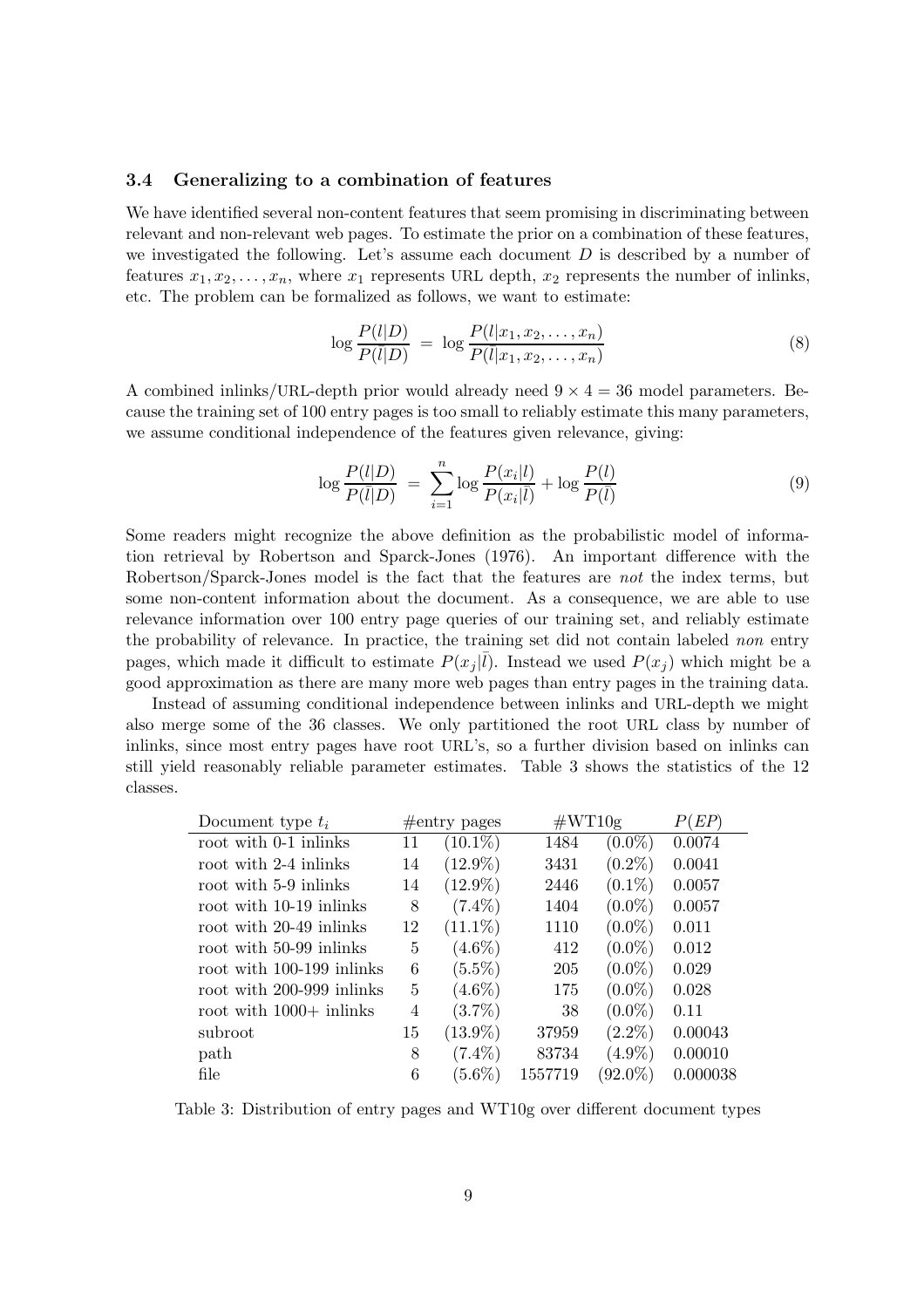Table 4 shows the mean reciprocal rank (MRR) for runs on the TREC-2001 test collection in combination with different priors. Both inlinks and URL-depth help to increase search effectiveness, especially the URL prior is highly effective. The combination of the inlinks prior and the URL prior based on a conditional independence assumption shows somewhat lower performance than the run based on only the URL. This might indicate that the independence assumption does not hold. The set-up based on 12 disjoint classes as defined in Table 3 yielded a MRR of 0.7832, which is a small improvement with respect to the run based on just the content and URL depth information. We think results could be even more improved, with a larger training set and a more principled way to define classes, e.g. using methods proposed by (Dougherty et al. 1995).

| Ranking method             | MRR    | Description                          |
|----------------------------|--------|--------------------------------------|
| P(Q D)                     | 0.3375 | no prior                             |
| $P(Q D)P_{inlinks}(D)$     | 0.5064 | inlinks prior (analytical)           |
| $P(Q D)P_{URL}(D)$         | 0.7705 | URL-depth prior $(4 \text{ bins})$   |
| $P(Q D)P_{inlinks+URL}(D)$ | 0.7504 | combined inlinks/URL-depth prior     |
|                            |        | assuming conditional independence    |
| $P(Q D)P_{inlinks+URL}(D)$ | 0.7832 | combined inlinks/URL-depth prior     |
|                            |        | using direct estimation (12 classes) |

Table 4: Results for different priors

## 4 The translation model and the TREC Cross-language task

Our work on Cross Language Information Retrieval (CLIR) in TREC and the closely related CLEF evaluation is another good example that the basic language model can be easily extended for a new task. The CLIR problem deals with the retrieval situation where the query is formulated in a different language than the documents (Harman, Braschler and Sheridan 2005). A simple approach is to use a Machine Translation (MT) system to translate either the query or all of the documents, such that the problem is reduced to a monolingual problem. There are several caveats and disadvantages to this approach. Firstly, full MT is not available for all language pairs, secondly there are reasons to believe that an MT based approach is not optimal, since it provides just one translation. The fact that multiple translations could be helpful to find relevant documents (we assume a query translation approach, since it is more efficient) is very similar to a monolingual situation, where the searcher tries to enhance recall by providing synonyms for salient terms. Professional searchers use faceted queries (Pirkola et al. 1999) for this purpose, where alternatives for each concept are specified as a disjunction and these disjunctions themselves are connected by a conjunction operator. The idea to use some kind of Boolean structure for CLIR was first proposed by Hull (1997). For TREC-7 and TREC-8, we designed a probabilistic version of this idea, by realizing that a conjunction can be modeled by summing over probabilities of translation alternatives

We reformulate our basic model here to show the derivation of the extended model. Suppose we have an English document  $D_E$ , and a French query  $Q_F$  consisting of n different words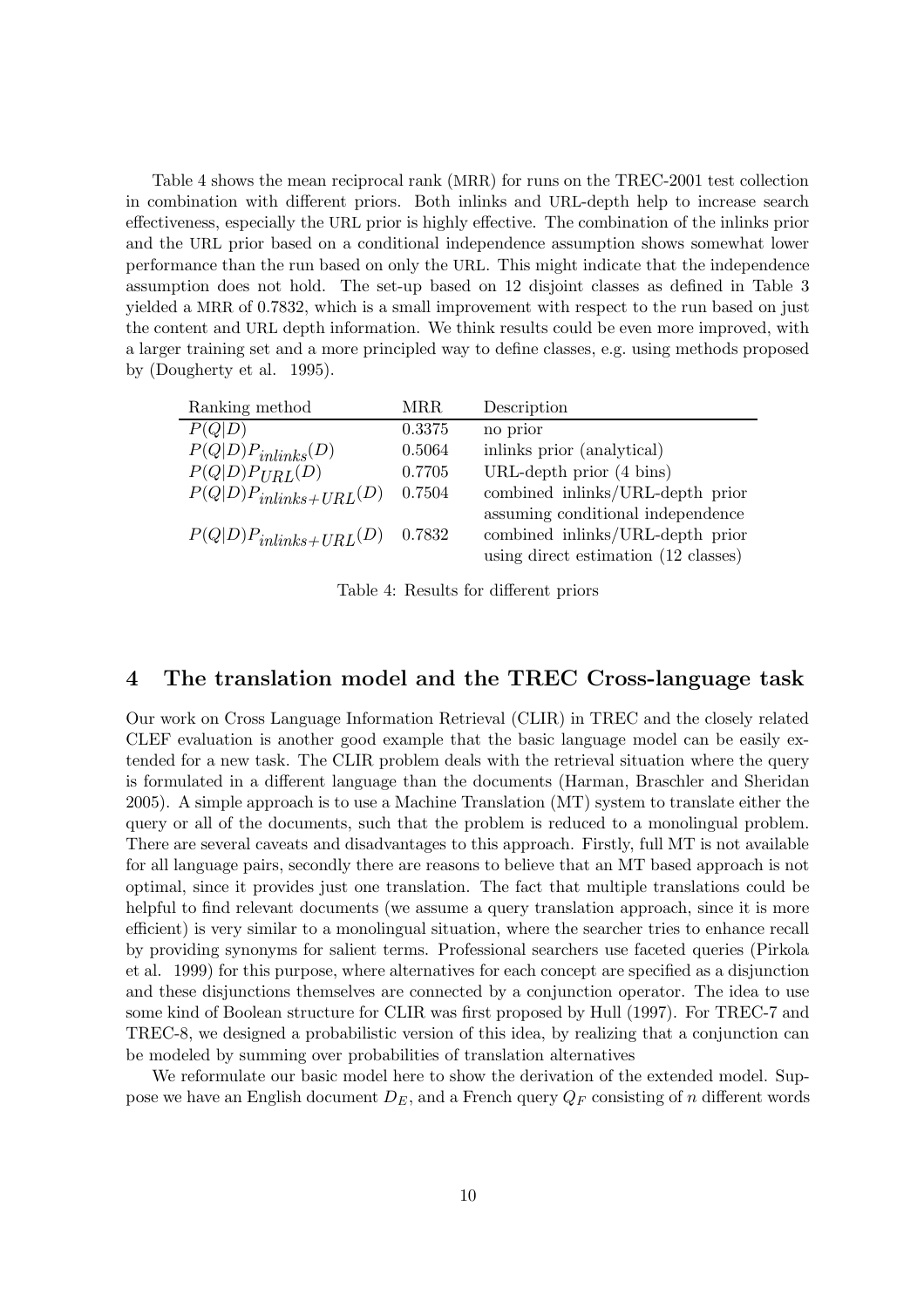(types)  $f_i$ , each occurring  $tf_q(f_i)$  times in  $Q_F$ , then we can reformulate Formula 1 as follows:

$$
\log P(Q_F|D_E) = \sum_{i=1}^{n} t f_q(f_i) \log(\lambda P(f_i|D_E) + (1-\lambda)P(f_i))
$$
\n(10)

Estimation of  $P(f_i|D_E)$  i.e. a word in the source language given a document in the target language is of course more difficult than its monolingual counterpart. By introducing a variable for a word in the target language, we can reduce  $P(f_i|D_E)$  to two simpler estimation problems:

$$
P(f_i|D_E) = \sum_{j=1}^{N_E} P(f_i, e_j|D_E) = \sum_{j=1}^{N_E} P(f_i|e_j, D_E) P(e_j|D_E) \approx \sum_{j=1}^{N_E} P(f_i|e_j) P(e_j|D_E) \tag{11}
$$

where  $N_E$  is the size of the English target vocabulary. The approximation  $P(f_i|e_j, D_E) \approx$  $P(f_i|e_j)$  assumes that translation is independent of the document context.  $P(f_i)$  can either be directly estimated on a corpus in the source language, but also – by the same derivation – on a corpus in the target language. The latter has the advantage that both estimates stem from corpora from the same size and domain, which makes the estimates better comparable. After substitution, Formula 10 can be rewritten as:

$$
\log P(Q_F|D_E) = \sum_{i=1}^n t f_q(f_i) \log \sum_{j=1}^{N_E} \left[ P(f_i|e_j) (\lambda P(e_j|D_E) + (1-\lambda) P(e_j|C_E)) \right] \tag{12}
$$

where  $n$  is the number of different terms in the query. Although often referred to as query translation, we think that this is actually a model for document (model) translation, since the language model representing the document is first "mapped" to the source language, before the actual matching process takes place. The approach is different though from what is usually referred to as document translation in CLIR, since in that case a document model is estimated on a translated document, instead of translating the document model. We will refer to this model as "document model translation" (dmt).

An alternative approach is to match in the target language and to use the reverse translation model  $P(e_i | f_i)$ . We actually first normalized the basic ranking Formula 1 by taking the geometric mean of  $P(Q|D)$  yielding:

$$
\log P(Q|D)^{\frac{1}{q}} = \log \frac{P(Q|D)}{q} = \sum_{i=1}^{n} \frac{tf_q(q_i)}{\sum_{k=1}^{n} tf_q(q_k)} \log(\lambda P(q_i|D) + (1-\lambda)P(q_i|C))
$$
  
= 
$$
\sum_{i=1}^{n} P(q_i|Q) \log(\lambda P(q_i|D) + (1-\lambda)P(q_i|C))
$$
 (13)

Note that the query length ql is defined as follows:  $q = \sum_{k=1}^{n} tf_q(q_k)$ . We can restate this as a CLIR model where the event space is defined over the vocabulary in the target language:

$$
\log P(Q_F|D_E)^{\frac{1}{q}} = \sum_{i=1}^{n} P(e_i|Q_F) \log(\lambda P(e_i|D_E) + (1-\lambda)P(e_i|C_E))
$$
\n(14)

In this case,  $P(e_i|Q_F)$  can be estimated with the aid of a reverse translation model and a derivation similar to (11):

$$
\log P(Q_F|D_E)^{\frac{1}{q}} = \sum_{i=1}^{n} \sum_{j=1}^{N_E} P(e_j|f_i) P(f_i|Q_F) \log(\lambda P(e_j|D_E) + (1-\lambda)P(e_j|C_E)) \tag{15}
$$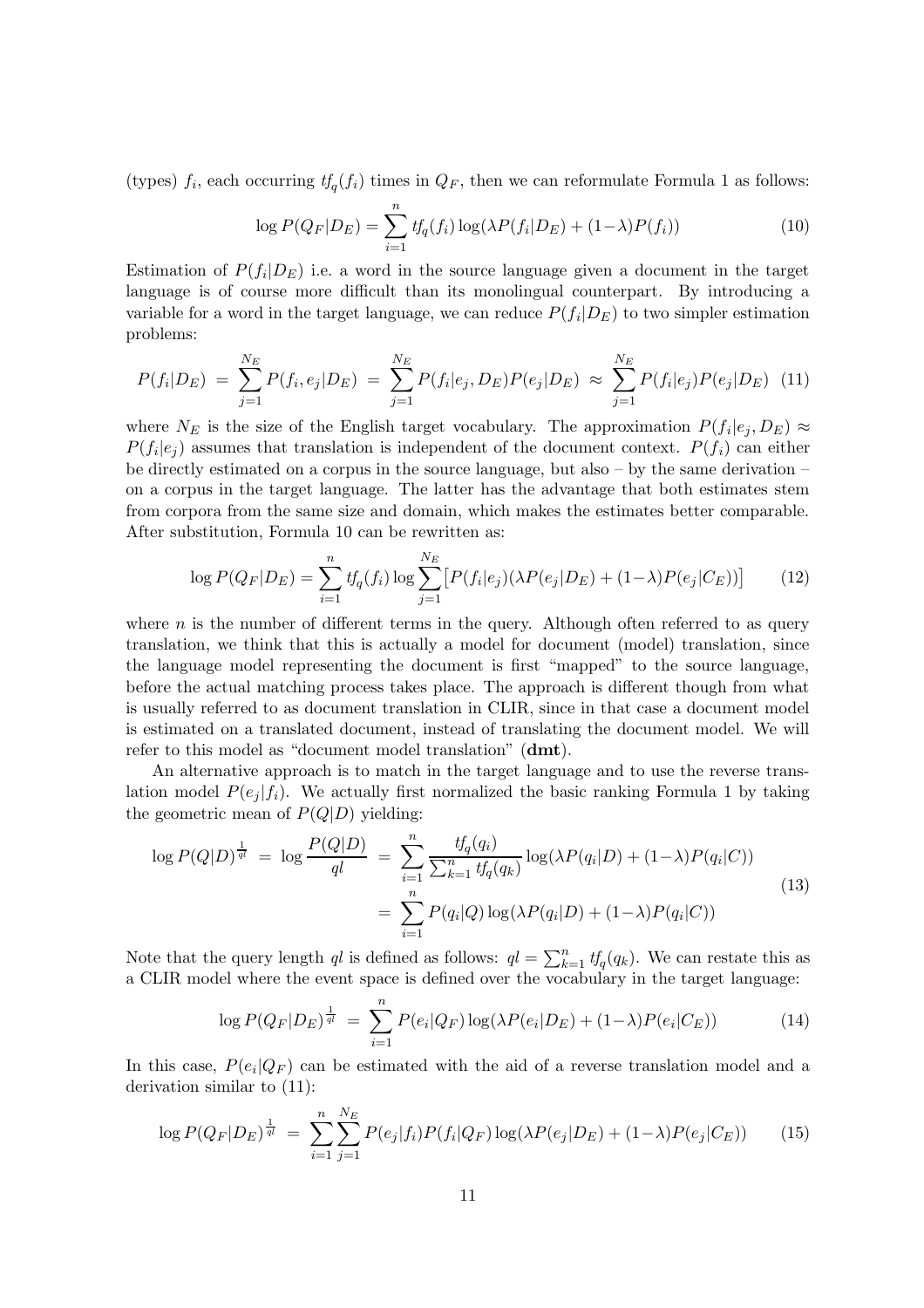In formula (15) the query is first mapped to a probability distribution in the target language, by assuming word by word context insensitive translation. We will refer to this model as "query model translation" (**qmt**). Since  $P(e_j | f_i)$  is zero for all English words  $e_j$  which are not translations of a query term  $f_i$ , the model is just as efficient as the **dmt** model.

#### 4.1 Related work

A similar model has been developed for the Chinese and Arabic track by BBN (Xu et al. 2001). Our model is also quite similar to the IR model proposed by Berger and Lafferty (1999), who view monolingual IR as a translation process. These models have a different approach to smoothing, since  $P(f_i)$  is estimated on a source language corpus. Another related approach is the use of structured queries, as advocated by Pirkola (1998). Here, translations of a term form an equivalence class by using INQUERY's synonym operator. This approach is similar to a special instantiation of the translation probability matrix, namely the case where  $P(f_i|e_j) = 1$  for each translation of a source term  $f_i$ . We will refer to this model by syn.

Our model assumes context independent word-by-word translation, which is clearly too simplistic to reflect real-world translation problems. Recently, new language model based approaches for CLIR have been proposed, which start from weaker assumptions. In particular, immediate context is taken into account by using a bigram model (Federico and Bertoldi 2002) or document aligned corpora are exploited to estimate cross-lingual relevance models (Lavrenko et al. 2002). However, the gain in effectiveness of these models is relatively small and their efficiency is unfortunately much lower.

#### 4.2 Comparison of different CLIR model variants

We will illustrate the relative performance of the models on the CLEF 2000 dataset, for 40 English queries on the French subcollection (Le Monde 87,191 docs) and 40 French queries on the English subcollection (LA times, 113,005 docs). Documents and queries were lemmatized using the Xelda morphological toolkit from Xerox Grenoble.

We will compare the three discussed systems (qmt, dmt, syn, complemented with monolingual runs, a run based on query model translation with equal probabilities qmt-eq, a run where we took just the best translation in a query model translation setting  $(\text{qmt-bit})$  and a run where the queries were translated using the web based MT service Babelfish MT.

We estimated the translation models  $P(f_i|e_j)$  and  $P(e_j|f_i)$  on a parallel web corpus constructed at RALI (Nie et al. 1999; Kraaij et al. 2003). The translation models were pruned by taking the 100,000 best translation relations according to an entropy criterion.

As an illustration, we present the French translation of the word "drugs" taken from query C003 about drug policy, tuned for several CLIR models in Table 5. It is clear that the dmt has a query expansion potential. However, it expands both the medical and the narcotic sense. We will see that the dmt model is able to take advantage of this query expansion effect, even if the expansion set is noisy.

Table 6 lists the results for the different CLIR models. The bottom of the table shows a few statistics about the translation models:  $#fw$  is the average number of translations in the forward translation model (source language to target language), which is used for all the  $qmt$ -based runs.  $\#rev$  is the average number of translations of the model used for the dmt run. The %missed statistic refers to the percentage of query terms, for which no translations were found.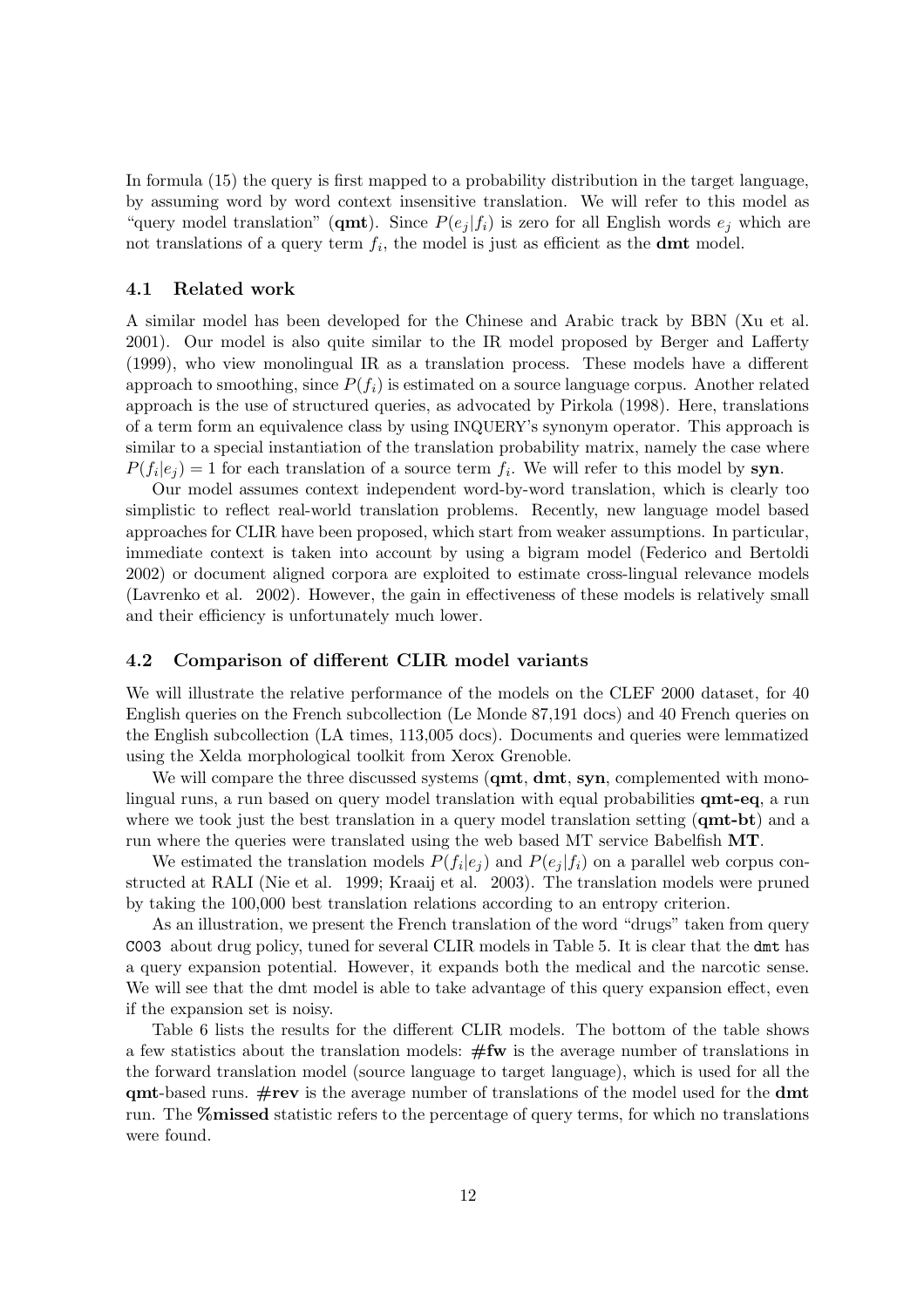| run id   | translation                                                                                      |  |  |  |  |  |
|----------|--------------------------------------------------------------------------------------------------|--|--|--|--|--|
| MТ       | drogues                                                                                          |  |  |  |  |  |
| qmt      | $\langle$ drogue, 0.44, medicament, 0.36; consommation, 0.06; relier, 0.01; consommer,           |  |  |  |  |  |
|          | $0.02$ ; drug; $0.01$ ; usage, $0.01$ ; toxicomanie, $0.01$ ; substance, $0.01$ ; antidrogue,    |  |  |  |  |  |
|          | $0.01$ ; utilisation, $0.01$ ; lier, $0.01$ ; therapeutique, $0.01$ ; actif, $0.01$ ; pharmaceu- |  |  |  |  |  |
|          | tique, $0.01>$                                                                                   |  |  |  |  |  |
| $qmt-eq$ | $\langle$ drogue, 0.06, medicament, 0.06; consommation, 0.06; relier, 0.06; consommer,           |  |  |  |  |  |
|          | 0.06; drug; 0.06; usage, 0.06; toxicomanie, 0.06; substance, 0.06; antidrogue,                   |  |  |  |  |  |
|          | $0.06$ ; utilisation, $0.06$ ; lier, $0.06$ ; therapeutique, $0.06$ ; actif, $0.06$ ; pharmaceu- |  |  |  |  |  |
|          | tique, $0.06>$                                                                                   |  |  |  |  |  |
| qmt-bt   | $<$ drogue, $1.0>$                                                                               |  |  |  |  |  |
| dmt      | $\langle$ médicament,0.79; drogue,1.0; toxicomane,0.23; drug,1.0; alcoolisme,0.24;               |  |  |  |  |  |
|          | drugs, 0.70; stupéfiant, 0.34; antidrogue, 1.0; médicamenteux, 0.36; droguer, 1.0;               |  |  |  |  |  |
|          | pharmacorésistance, 0.47; pharmacothérapie, 0.25; assurance-médicaments, 0.33;                   |  |  |  |  |  |
|          | relargage, $0.53$ ; pharmacorésistants, $0.28$ ; anti-inflammatoire, $0.17$ ; surdose $0.28$ ;   |  |  |  |  |  |
|          | stéroïdiens, $0.35$ , drogué $0.61$ ; pharmacodépendance, $0.27$ narcotrafiquants, $0.57$ ;      |  |  |  |  |  |
|          | $anticancéreux, 0.22$ ; escherichia, 0.14; pharmacovigilance, 0.49; selby, 0.16; home-           |  |  |  |  |  |
|          | $lessness, 0.14; bounce, 0.23; anti-drogues, 0.14; antidiarhéique, 0.12; imod-$                  |  |  |  |  |  |
|          | $\text{ium}, 0.12$ ; surprescription, 0.10 >                                                     |  |  |  |  |  |
| syn      | <drogue; consommation;="" consommer;="" drug;<br="" medicament;="" relier;="">usage;</drogue;>   |  |  |  |  |  |
|          | toxicomanie; substance; antidrogue; utilisation; lier; therapeutique; actif;                     |  |  |  |  |  |
|          | pharmaceutique>                                                                                  |  |  |  |  |  |

Table 5: Example translations of the word 'drugs'. The numbers in the top part of the table are the translation probabilities  $P(f_i|e_j)$  and the numbers in the bottom part of the table are the reverse translation probabilities  $P(e_j | f_i)$ .

There are several effects that can be observed from this table. First of all, translations based on a noisy parallel web corpus outperform the high quality lexicons used by Babelfish. We think that this is due to the fact that our model is able to exploit multiple translations. Secondly, we see that both the **qmt** and **dmt** models are very well able to deal with many translations: the translation models provide around 10 translations per term on average. It is clear that a lot of those "translations" are probably highly related terms, so one could argue that we actually do some form of query expansion on a parallel corpus. Comparing the several variant qmt runs show that using the translation weighting is very important. If we replace the corpus based estimates by a uniform probability  $(1/n)$ , the retrieval effectiveness is significantly reduced. Using the best translation only is even better, which also bears evidence that weighting translations is crucial. The importance of weighting translations (or proper embedding of translation into the model) is also illustrated in a direct comparison of the (unweighted) synonym run following Pirkola  $(syn)$  and the run based on document model translation. The approach based on unweighted synonyms is clearly not able to handle the noisy translations from the web corpus in a robust way.

Finally, there is no single best CLIR model for the two CLIR tasks: for the EN-FR task the dmt model has the best retrieval effectiveness and for the FR-EN model it is the qmt model. This actually correlates well with the percentage of terms for which a translation is found in the respective models. In other words the  $P(e|f)$  model is better than the  $P(f|e)$ model. Since the models were trained on exactly the same sentenced aligned dataset, using the same techniques this asymmetry is surprising. Perhaps it could be due to the differences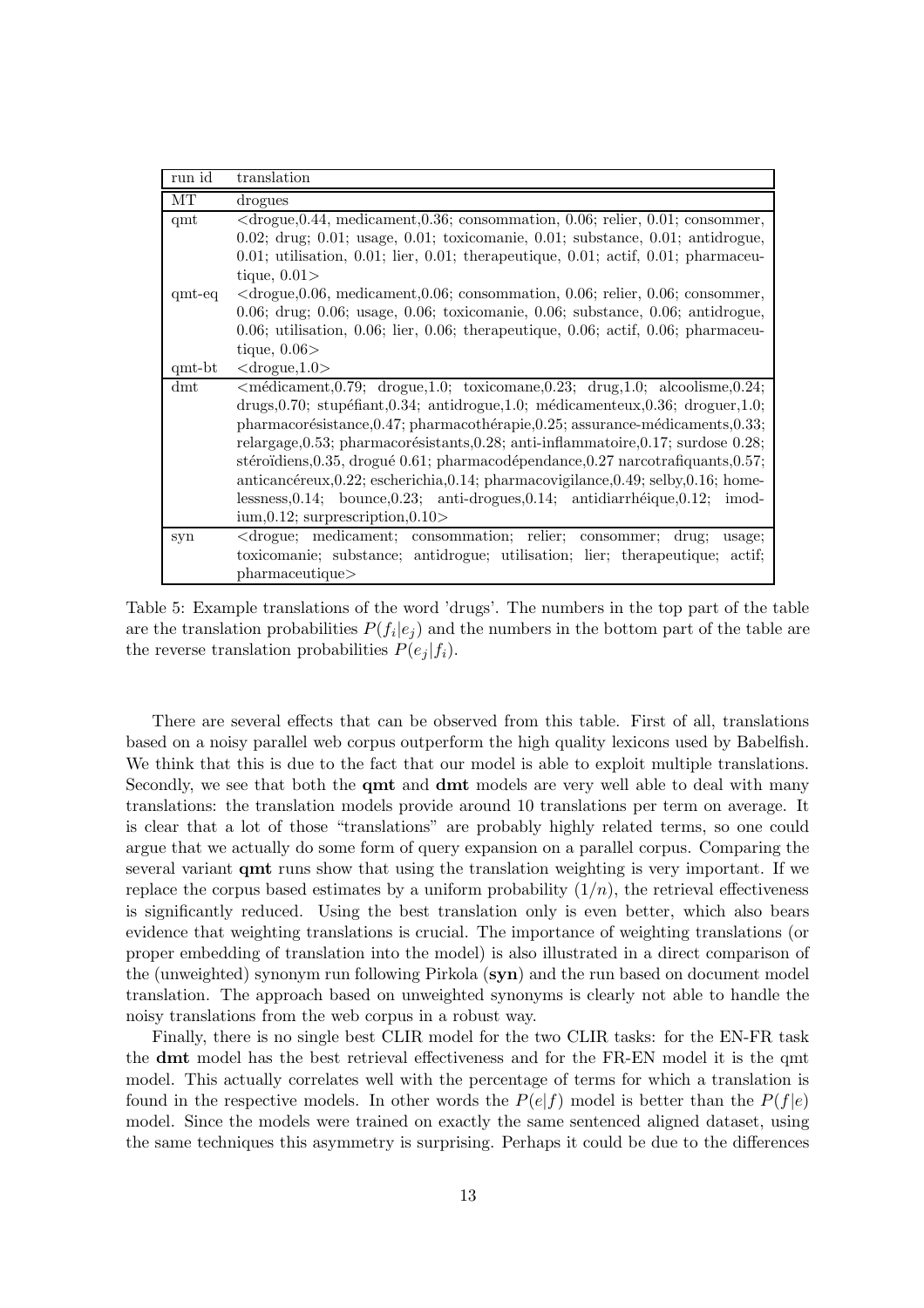| run id             | EN-FR  |             | FR-EN  |             |  |
|--------------------|--------|-------------|--------|-------------|--|
| mono               | 0.4489 | $(100.0\%)$ | 0.4323 | $(100.0\%)$ |  |
| MТ                 | 0.3141 | $(69.9\%)$  | 0.3908 | $(90.4\%)$  |  |
| qmt                | 0.3525 | $(78.5\%)$  | 0.4207 | $(97.3\%)$  |  |
| $qmt-eq$           | 0.2698 | $(60.1\%)$  | 0.3777 | $(87.4\%)$  |  |
| qmt-bt             | 0.3336 | $(74.3\%)$  | 0.3834 | $(88.7\%)$  |  |
| dmt                | 0.3732 | $(83.1\%)$  | 0.3693 | $(85.4\%)$  |  |
| syn                | 0.2445 | $(54.5\%)$  | 0.2352 | $(54.4\%)$  |  |
| %missed fw         | 11.43  |             | 13.42  |             |  |
| #fw                | 8.82   |             | 8.39   |             |  |
| <i>m</i> issed rev | 10.74  |             | 15.45  |             |  |
| $\#rev$            |        | 12.16       | 14.59  |             |  |

Table 6: Mean Average Precision and translation statistics (best 100k parameters)

in verbosity of the French and English language. A French translation of an English text is approximately 10% longer. This means that it is more difficult to align an English word to a French word than a French word to an English word in a sentence aligned corpus.

## 5 Relevance feedback and the TREC Adaptive Filtering task

The TREC Adaptive Filtering task evaluates systems that actively disseminate personalized information to the user. A filtering system receives a constant stream of news, e.g. from USENET, and alerts the user only if a news item matches the user's profile. The user is able to control the system by giving feedback, either yes, I like this item, or no, I do not like this item (Robertson and Hull 2005).

In this section, our special interest lies in the development of a relevance feedback algorithm for the language modeling approach. In principle, reasoning about relevance feedback for a query generation language model is problematic, although some rather ad-hoc solutions have been proposed by Miller et al. (1999) and Ponte (2000). The problem is the following: We assumed in Section 2 that queries have been generated from one (and only one) relevant document. So, it is easy to reason about multiple queries (one might argue that we reasoned about multiple queries when we used the translation models in Section 4), but it is not as easy to reason about multiple relevant documents (Sparck-Jones, Robertson, Hiemstra, and Zaragoza 2003). A possible solution is to 'reverse' the language model by assuming that documents are generated by a profile or a 'relevance model' as done by Jin et al. (1999) and Spitters and Kraaij (2000). The query generation model and the document generation model might be combined as well to model two-staged retrieval (or pseudo relevance feedback) as suggested by (Lavrenko and Croft 2001).

In this section we present a relevance feedback approach for the query generation language models by introducing a term-specific smoothing parameter  $\lambda_i$  for each term  $q_i$  in the query. Term-specific smoothing models some characteristics of practical retrieval systems that are often left 'outside' the retrieval model, like stop words and mandatory terms (Hiemstra 2002): From Equation 16, it is easy to verify that if  $\lambda_i = 0$ , then the term does not affect the ranking (like a stop word), and that if  $\lambda_i = 1$ , then the term is mandatory: All documents that do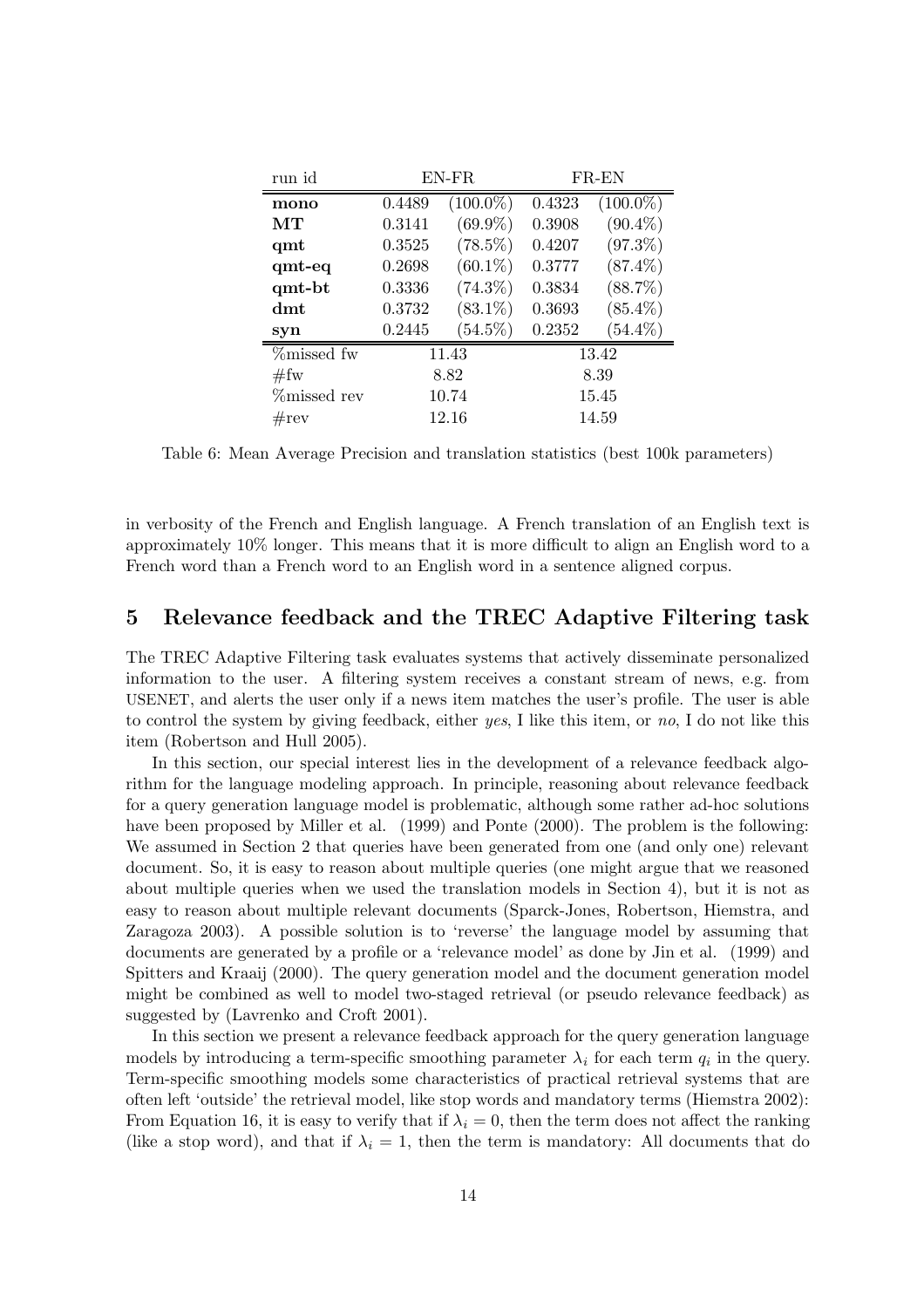not contain the term are assigned zero probability.

$$
P(q_1, q_2, \cdots, q_n | D) = \prod_{i=1}^n \left( \lambda_i P(q_i | D) + (1 - \lambda_i) P(q_i | C) \right)
$$
 (16)

What is the probability mechanism behind such a model? Query generation is much like coin tossing. For each query term, imagine one first throws a coin. If the coin comes up heads, then we take the general model. If it comes up tails then we take the relevant document's model. We might think of a mechanism for which there is a different (unfair) coin for each query term. Each document that is relevant for a query gives some independent evidence on which coin is used on each draw.

E-step: 
$$
m_i = \sum_{j=1}^r \frac{\lambda_i^{(p)} \cdot P(q_i|D_j)}{\lambda_i^{(p)} P(q_i|D_j) + (1 - \lambda_i^{(p)}) P(q_i|C)}
$$
  
M-step: 
$$
\lambda_i^{(p+1)} = \frac{m_i + 1.5}{r + 3}
$$

Figure 4: relevance feedback algorithm: EM-algorithm

The EM-algorithm (Dempster, Laird, and Rubin 1977) of Figure 4 iteratively maximizes the probability of the query  $q_1, q_2, \dots, q_n$  given r independently observed relevant documents  $D_1, D_2, \cdots, D_r$ . Before the iteration process starts, the importance weights  $\lambda_i$  are initialized to their default values  $\lambda_i^{(0)}$  $i_j^{(0)}$ , where *i* is the position in the query. Each iteration *p* estimates a new  $\lambda_i^{(p+1)}$  $i^{(p+1)}$  by first doing the E-step and then the M-step until the value of the weight does not change significantly anymore. We added a little constant, equivalent to three documents, to the M-step, because a small number of relevant documents should not radically change the initial weights.

Initially, when no information on relevant documents is available, each term in the profile will get the same importance weight  $\lambda_i = 0.5$ . So, initially we assume that the profile is best explained if on average half of the profile terms is sampled from relevant documents and the other half is sampled from the general model. If a relevant document is available, it might be possible to explain the profile better. The EM-algorithm for re-estimation of importance weights  $\lambda_i$  will make sure that terms that occur often in the relevant documents that are selected so far, get a high importance weight  $\lambda_i$ . Profile terms that do not occur (often) in the relevant documents are more likely to be sampled from the background model and get a low importance weight  $\lambda_i$ .

Six strategies were tried on the TREC-8 Adaptive Filtering tasks, three optimized for  $LF<sub>1</sub>$ and three optimized for  $LF<sub>2</sub>$ 

|  | $LF_1 = 3r - 2(n-r)$ | $r:$ number of relevant documents selected |
|--|----------------------|--------------------------------------------|
|  | $LF_2 = 3r - (n-r)$  | $n:$ number of documents selected          |
|  | $LF_3 = 2r - (n-r)$  | $R:$ total number of relevant documents    |

The utility measures  $LF_1$ ,  $LF_2$  and  $LF_3$  assign a value or cost to each document, based on whether it is relevant or not. The measures do not use the total number of relevant documents R, representing the fact that users are not especially interested in recall, as long as they do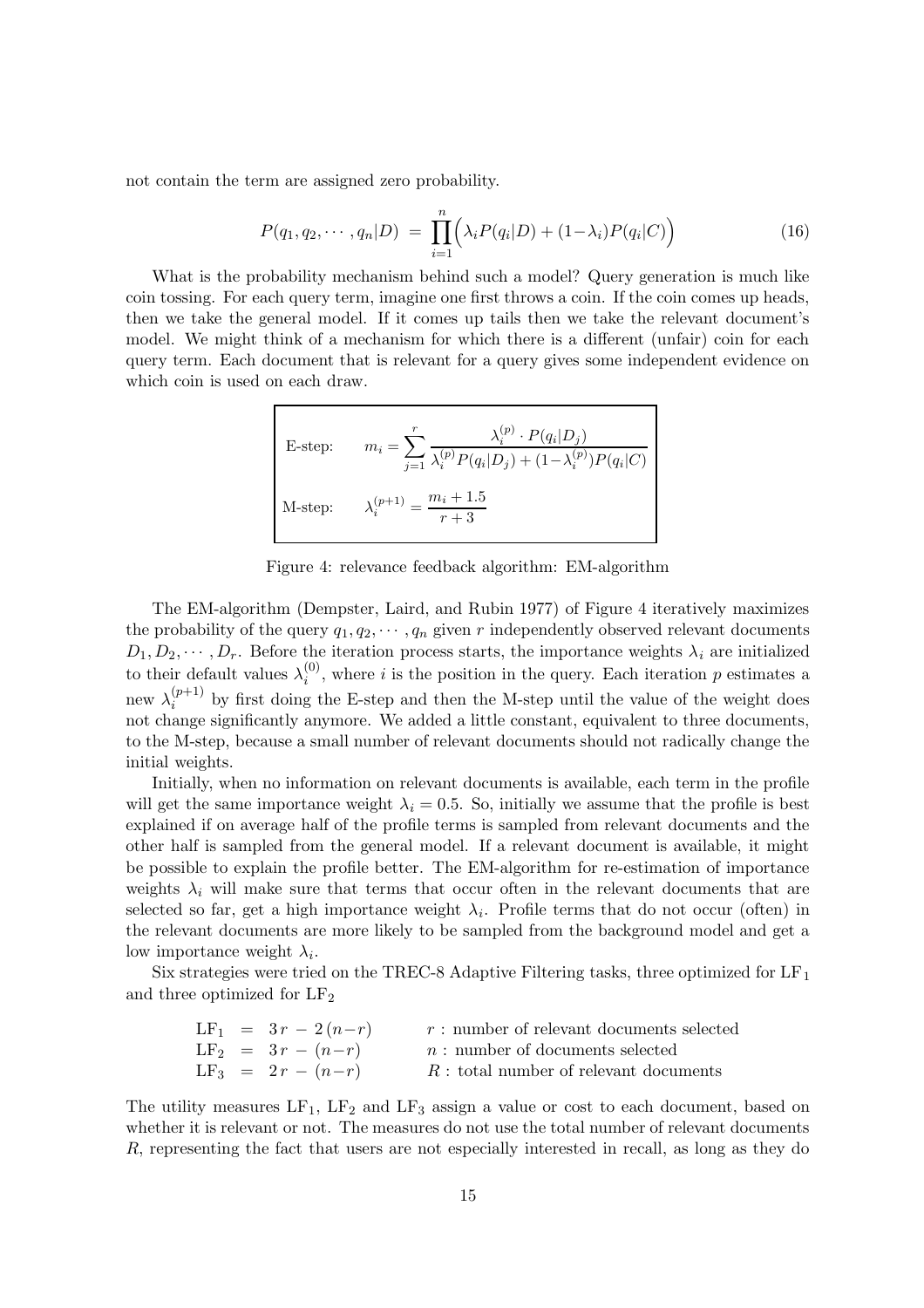not get too much irrelevant items. The first measure represents a user for which a relevant selected document has a value of 3, and a non-relevant selected document has a cost of 2. This user needs to see at least 2 relevant documents in each 5 selected. So, the system should select the document if its probability of relevance is greater than  $2/5 = 0.4$ . The second measure represents a user whose costs of reading a non-relevant document are twice as low. Two versions of the prototype system will be tested, one optimized for  $LF_1$  and one optimized for  $LF<sub>2</sub>$ . The systems are evaluated by the measures for which they are optimized. The higher the utility score of a system for a user profile, the better the system is performing. (The  $LF<sub>3</sub>$ measure was used in TREC-9 and 10). For both utility functions the same three experiments were done.

- 1. A baseline run that only uses the initial threshold setting and threshold adaptation routines;
- 2. the same run as 1, but with relevance weighting of profile terms;
- 3. the same run as 1, but using a very high initial threshold.

The high initial threshold experiments were done to check whether a very conservative threshold algorithm could possibly be more beneficial than a query reweighting technique. The threshold adaption algorithm is described by Kraaij et al. (2000).

| run                                     |          |       | $LF_1$ $LF_2$ precision recall |       |
|-----------------------------------------|----------|-------|--------------------------------|-------|
| $LF_1$ optimized                        | $-9.30$  | 4.86  | 0.242                          | 0.240 |
| $LF1$ optimized; profile reweighting    | $-7.28$  | 7.10  | 0.243                          | 0.251 |
| $LF1$ optimized; high initial threshold | $-1.20$  | 2.46  | 0.216                          | 0.105 |
| $LF2$ optimized                         | $-12.96$ | 4.80  | 0.232                          | 0.254 |
| $LF2$ optimized; profile reweighting    | $-9.12$  | 6.60  | 0.237                          | 0.254 |
| $LF2$ optimized; high initial threshold | $-5.54$  | -1.34 | 0.199                          | 0.127 |

Table 7: Adaptive Filtering results averaged over topics

Table 7 lists the evaluation results of the runs using four evaluation measures:  $LF_1$ ,  $LF_2$ , precision and recall averaged over topics. The utility scores reported are averaged over the 50 test profiles. Precision and recall were averaged over the profiles by assigning 0 % recall to topics with no relevant documents and assigning 0 % precision to topics with empty retrieved sets.

Both baseline runs show a consistent improvement in the average utility, average precision and average recall when applying the relevance feedback algorithm. Interestingly, relevance feedback has a different impact on the two systems. It causes improved recall for the  $LF<sub>1</sub>$ system and improved precision for the LF<sub>2</sub> system: The LF<sub>1</sub> system selected 5  $\%$  more documents after query reweighting, but the  $LF_2$  system selected 8 % fewer documents. Note however that it is better to ignore the  $LF_1$  altogether, because it did not beat the base line of not selecting any document at all (which would result in zero utility).

## 6 Conclusions and future work

In this chapter we approached the TREC Ad Hoc, Entry Page, Cross-language and Adaptive Filtering tasks by using language models for information retrieval. Each TREC task illustrates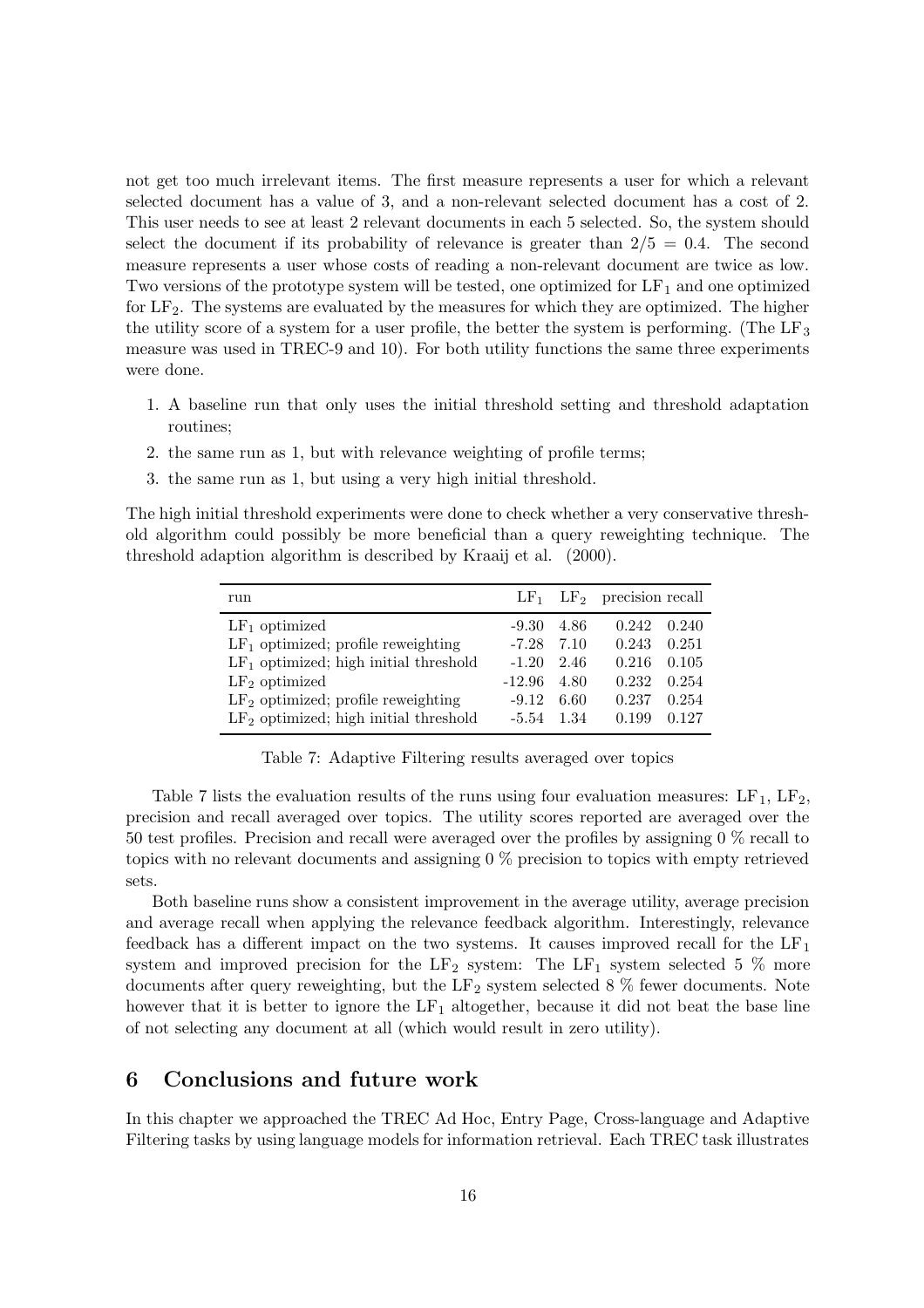a different aspect of the language modeling approach. The Ad Hoc task illustrates the need for a basic retrieval model; the Entry Page tasks illustrates the possibility to integrate non-content information with the basic model; the Cross-language task illustrates the use of structured queries; and finally, the Adaptive Filtering task illustrates the possibility to optimize the basic model using relevance feedback.

Looking back at more than 40 years of probabilistic modeling for information retrieval, it is interesting to see that many of the ideas that we presented in this paper under the term "language models" have been out there for at least 25 years now. Maron and Kuhns (1960) presented the basis for the models presented in this chapter: Adding a linear combination of two probability models, as in Harter's 2-Poisson model, is enough to make their model work. Robertson's probability of relevance estimation might be seen as the basis for estimating document priors.

But maybe there are different ways to give the language modeling approach a place in information retrieval history. There are still major challenges for the language modeling approach to information retrieval: For instance, how to include document structure, like author name, title, year, etc. into the model; or how to model multiple relevant documents generating one query. The evaluation of new models and ideas will be of the utmost importance, and evaluation conferences like TREC are invaluable for the progress of the field.

## Acknowledgements

Our first participations in TREC were partly funded by the EU project "Twenty-One" on cross-language information retrieval (http://twentyone.tpd.tno.nl). Later participations work were funded by the DRUID project (http://dis.tpd.tno.nl/druid). Many people helped us during the TREC experiments that form the basis of this paper, we especially want to thank Rudie Ekkelenkamp, Renée Pohlmann and Thijs Westerveld. Thanks also to Richard Schwartz of BBN Technologies for helpful comments and discussions about generative language models. Furthermore we would like to thank Michel Simard (RALI, Université de Montréal) for helping with the construction of aligned corpora and building translation models. We also thank George Foster and Jian-Yun Nie (also RALI) for general discussions about the application of statistical translation models to cross-language retrieval.

## References

- Berger, A. and J. Lafferty (1999). Information retrieval as statistical translation. In Proceedings of the 22nd ACM Conference on Research and Development in Information Retrieval (SIGIR'99), pp. 222–229. ACM Press.
- Bookstein, A. and D. Swanson (1974). Probabilistic models for automatic indexing. Journal of the American Society for Information Science 25 (5), 313–318.
- Brin, S. and L. Page (1998). The anatomy or a large-scale hypertextual Web search engine. Computers and ISDN Systems 30.
- Dempster, A., N. Laird, and D. Rubin (1977). Maximum likelihood from incomplete data via the em-algorithm plus discussions on the paper. Journal of the Royal Statistical *Society* 39(B), 1–38.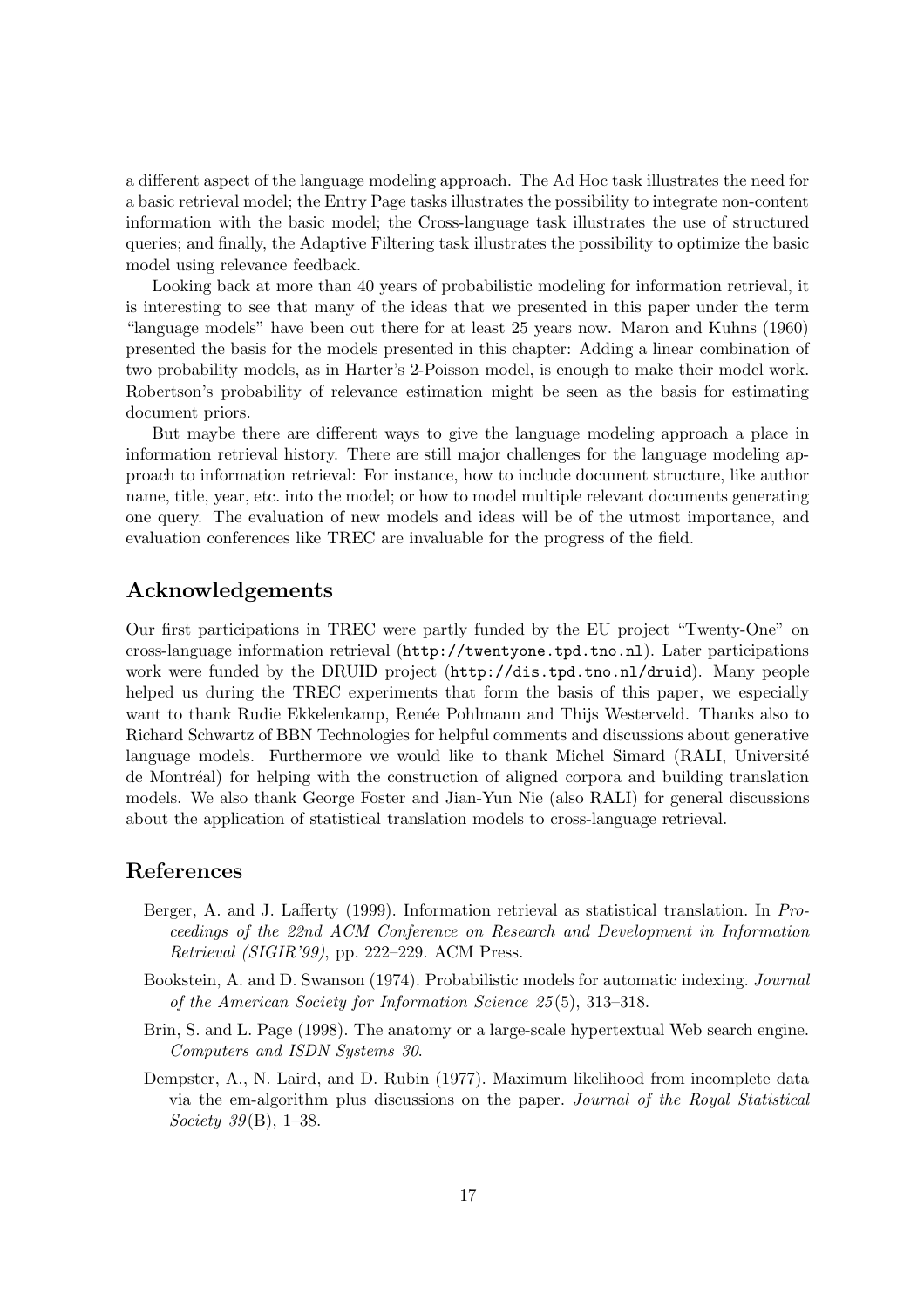Dougherty, J., R. Kohavi, and M. Sahami (1995). Supervised and Unsupervised Discretization of Continuous features. In Proceedings of the twelfth International Conference on Machine Learning, pp. 194–202. Morgan Kaufmann.

Duda, R. and P. Hart (1973). Pattern classification and scene analysis. Wiley-interscience.

- Federico, M. and N. Bertoldi (2002). Statistical cross-language information retrieval using n-best query translations. In Proceedings of the 25th ACM Conference on Research and Development in Information Retrieval (SIGIR'02), pp. 167–174. ACM Press.
- Harman, D. (2005). TREC Test Collections. In (Voorhees and Harman 2005).
- Harman, D. (2005b). The Ad Hoc Task. In (Voorhees and Harman 2005).
- Harman, D., M. Braschler and P. Sheridan (2005). Cross-language Retrieval. In (Voorhees and Harman 2005).
- Harter, S. (1975). An algorithm for probabilistic indexing. Journal of the American Society for Information Science  $26(4)$ , 280–289.
- Hawking, D. (2005). Web Retrieval. In (Voorhees and Harman 2005).
- Hiemstra, D. (2002). Term-specific smoothing for the language modeling approach to information retrieval: The importance of a query term. In Proceedings of the 25th ACM Conference on Research and Development in Information Retrieval (SIGIR'02), pp. 35–41. ACM Press.
- Hiemstra, D. and W. Kraaij (1999). Twenty-One at TREC-7: Ad Hoc and Cross-language track. In Proceedings of the seventh Text Retrieval Conference (TREC-7), pp. 227–238. NIST Special Publication 500-242.
- Hull, D. (1997). Using structured queries for disambiguation in cross-language information retrieval. In AAAI Symposium on Cross-Language Text and Speech Retrieval. American Association for Artificial Intelligence, pp. 84–98. (http://raven.umd.edu/dlrg/filter/sss/papers/)
- Jin, H., R. Schwartz, S. Sista, and F. Walls (1999). Topic tracking for radio, tv broadcast, and newswire. In Proceedings of the 2nd Topic Detection and Tracking Workshop (TDT-2). (http://www.nist.gov/speech/publications/darpa99/)
- Kraaij, W., J.Y. Nie and M. Simard (2003). Embedding Web-based Statistical Translation Models in Cross-Language Information Retrieval. Computational Linguistics 29 (3).
- Kraaij, W., R. Pohlmann, and D. Hiemstra (2000). Twenty-One at TREC-8: using language technology for information retrieval. In Proceedings of the eighth Text Retrieval Conference (TREC-8), pp. 285–300. NIST Special Publication 500-246.
- Kraaij, W., T. Westerveld, and D. Hiemstra (2002). The importance of prior probabilities for entry page search. In Proceedings of the 25th ACM Conference on Research and Development in Information Retrieval (SIGIR'02), pp. 27–34. ACM Press.
- Lafferty, J. and C. Zhai (2003). Probabilistic relevance models based on document and query generation. In Language Modeling for Information Retrieval, pp. 1–10. Kluwer Academic Publishers.
- Lavrenko, V., M. Choquette, and W. Croft (2002). Cross-lingual relevance models. In Proceedings of the 25th ACM Conference on Research and Development in Information Retrieval (SIGIR'02), pp. 175–182. ACM Press.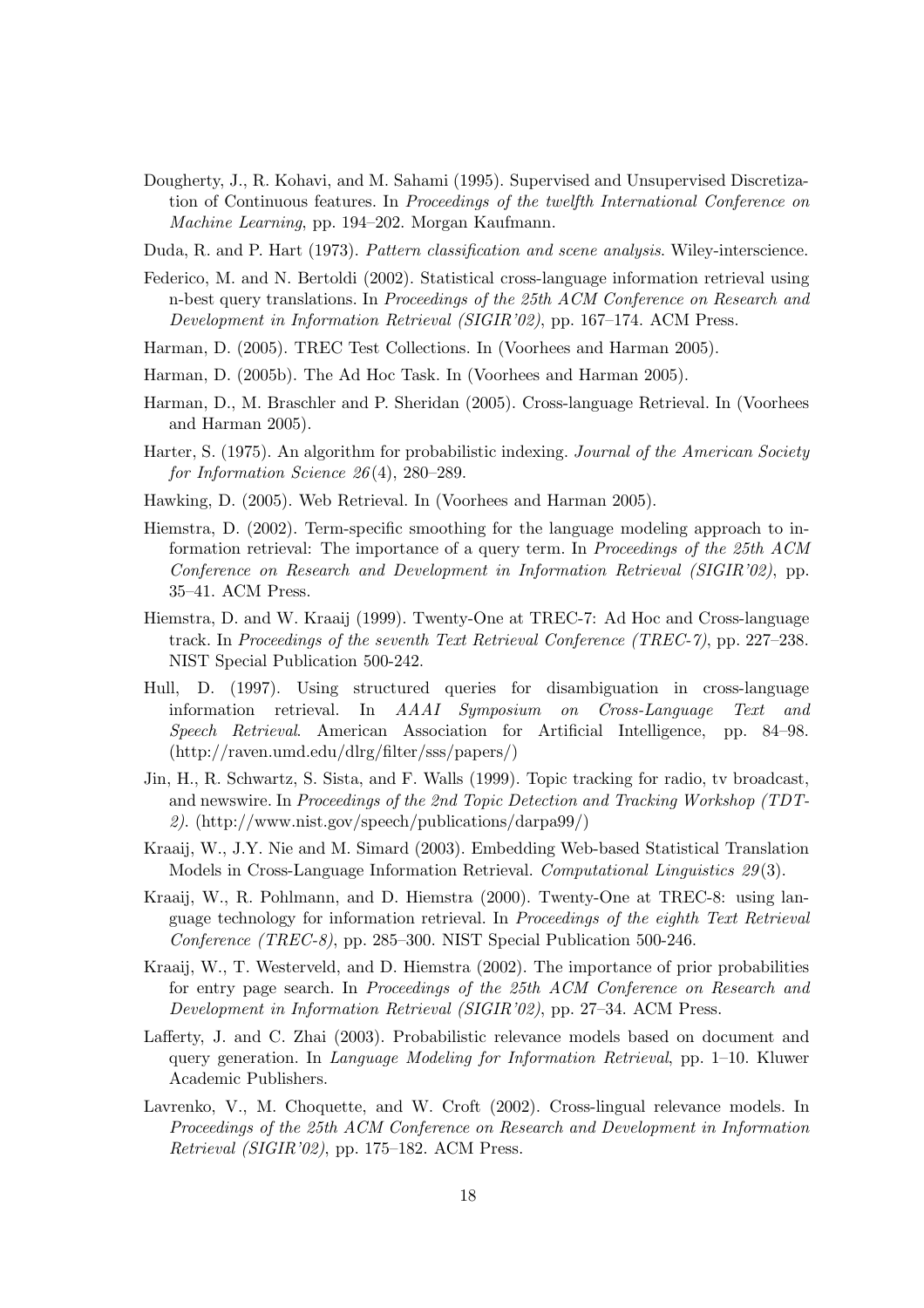- Lavrenko, V. and W. Croft (2001). Relevance-based language models. In *Proceedings of* the 24th ACM Conference on Research and Development in Information Retrieval (SI-GIR'01), pp. 120–128. ACM Press.
- Manning, C. and H. Schütze (1999). Foundations of Statistical Natural Language Processing. MIT Press.
- Maron, M. and J. Kuhns (1960). On relevance, probabilistic indexing and information retrieval. Journal of the Association for Computing Machinery 7, 216–244.
- Miller, D., T. Leek, and R. Schwartz (1999). A hidden Markov model information retrieval system. In Proceedings of the 22nd ACM Conference on Research and Development in Information Retrieval (SIGIR'99), pp. 214–221. ACM Press.
- Ng, K. (2000). A maximum likelihood ratio information retrieval model. In Proceedings of the eighth Text Retrieval Conference (TREC-8), pp. 483–492. NIST Special Publication 500-249.
- Nie, J.Y., M. Simard, P. Isabelle, and R. Durand (1999). Cross-language information retrieval based on parallel texts and automatic mining of parallel texts from the web. In Proceedings of the 22nd ACM Conference on Research and Development in Information Retrieval (SIGIR'99), pp. 74–81. ACM Press.
- Pirkola, A. (1998). The effects of query structure and dictionary setups in dictionarybased cross-language information retrieval. In Proceedings of the 21st ACM Conference on Research and Development in Information Retrieval (SIGIR'98), pp. 55–63. ACM Press.
- Pirkola, A., H. Keskustalo, and K. Järvelin (1999). The effects of conjunction, facet structure and dictionary combinations in concept-based cross-language retrieval. Information  $Retrieval 1(3), 217–250.$
- Ponte, J. (2000). Language models for relevance feedback. In W. Croft (Ed.), Advances in Information Retrieval, pp. 73–95. Kluwer.
- Ponte, J. and W. Croft (1998). A language modeling approach to information retrieval. In Proceedings of the 21st ACM Conference on Research and Development in Information Retrieval (SIGIR'98), pp. 275–281. ACM Press.
- Rabiner, L. (1990). A tutorial on hidden Markov models and selected applications in speech recognition. In A. Waibel and K. Lee (Eds.), Readings in speech recognition, pp. 267– 296. Morgan Kaufmann.
- Rijsbergen, C.J., van (1986). A non-classical logic for information retrieval. The Computer Journal 29 (6), 481–485.
- Robertson, S.E. and D. Hull (2005). Filtering and Routing. In (Voorhees and Harman 2005).
- Robertson, S. and K. Sparck-Jones (1976). Relevance weighting of search terms. Journal of the American Society for Information Science 27, 129–146.
- Robertson, S. and S. Walker (1994). Some simple effective approximations to the 2-Poisson model for probabilistic weighted retrieval. In Proceedings of the 17th ACM Conference on Research and Development in Information Retrieval (SIGIR'94), pp. 232–241. ACM Press.